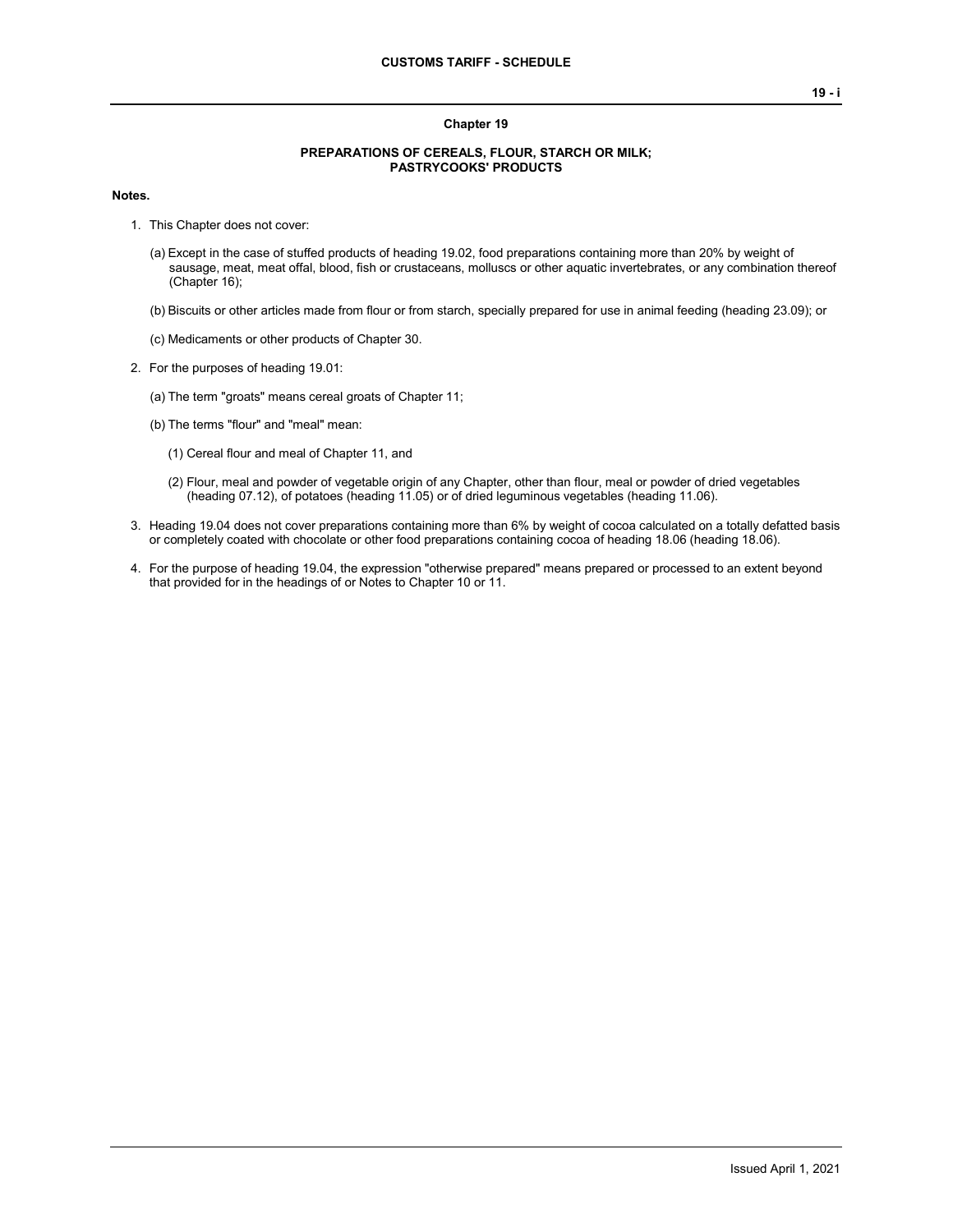| <b>Tariff</b><br>Item | SS | <b>Description of Goods</b>                                                                                                                                                                                                                                                                                                                                                                                                                              | Unit of<br>Meas. | <b>MFN</b><br>Tariff | <b>Applicable</b><br><b>Preferential Tariffs</b>                                                                                     |
|-----------------------|----|----------------------------------------------------------------------------------------------------------------------------------------------------------------------------------------------------------------------------------------------------------------------------------------------------------------------------------------------------------------------------------------------------------------------------------------------------------|------------------|----------------------|--------------------------------------------------------------------------------------------------------------------------------------|
| 19.01                 |    | Malt extract; food preparations of flour, groats, meal, starch or malt<br>extract, not containing cocoa or containing less than 40% by weight of<br>cocoa calculated on a totally defatted basis, not elsewhere specified or<br>included; food preparations of goods of heading 04.01 to 04.04, not<br>containing cocoa or containing less than 5% by weight of cocoa<br>calculated on a totally defatted basis, not elsewhere specified or<br>included. |                  |                      |                                                                                                                                      |
| 1901.10               |    | -Preparations suitable for infants or young children, put up for retail sale                                                                                                                                                                                                                                                                                                                                                                             |                  |                      |                                                                                                                                      |
|                       |    | 1901.10.10 00 - - - Food preparations of flour, meal, starch or malt extract                                                                                                                                                                                                                                                                                                                                                                             | KGM              | 6%                   | CCCT, LDCT, UST,<br>MXT, CIAT, CT, CRT,<br>IT, NT, SLT, PT, COLT,<br>JT, PAT, HNT, KRT,<br>CEUT, UAT, CPTPT,<br>UKT: Free<br>GPT: 3% |
| 1901.10.20            |    | ---Food preparations of goods of headings 04.01 to 04.04 containing more<br>than 10% on a dry weight basis of milk solids                                                                                                                                                                                                                                                                                                                                | <b>KGM</b>       | 9.5%                 | CCCT, LDCT, UST,<br>MXT, CIAT, CT, CRT,<br>IT, NT, SLT, PT, COLT,<br>JT, PAT, HNT, KRT,<br>CEUT, UAT, CPTPT,<br>UKT: Free            |
|                       |    |                                                                                                                                                                                                                                                                                                                                                                                                                                                          | KGM              |                      |                                                                                                                                      |
| 1901.10.90            |    | $- -$ Other                                                                                                                                                                                                                                                                                                                                                                                                                                              |                  | 9.5%                 | CCCT, LDCT, UST,<br>MXT, CIAT, CT, CRT,<br>IT, NT, SLT, PT, COLT,<br>JT, PAT, HNT, KRT,<br>CEUT, UAT, CPTPT,<br>UKT: Free            |
|                       |    |                                                                                                                                                                                                                                                                                                                                                                                                                                                          | KGM<br>KGM       |                      |                                                                                                                                      |
| 1901.20               |    | -Mixes and doughs for the preparation of bakers' wares of heading 19.05                                                                                                                                                                                                                                                                                                                                                                                  |                  |                      |                                                                                                                                      |
|                       |    | - - - In packages of a weight not exceeding 11.34 kg each:                                                                                                                                                                                                                                                                                                                                                                                               |                  |                      |                                                                                                                                      |
| 1901.20.11            |    | ----Containing more than 25% by weight of butterfat, not put up for retail<br>sale, within access commitment                                                                                                                                                                                                                                                                                                                                             |                  | 4%                   | CCCT, LDCT, UST,<br>MXT, CIAT, CT, CRT,<br>IT, NT, SLT, PT, COLT,<br>JT, PAT, HNT, CEUT,<br>UAT, CPTPT,<br>UKT: Free<br>GPT: 3%      |
|                       |    | $---Mixes:$                                                                                                                                                                                                                                                                                                                                                                                                                                              | <b>KGM</b>       |                      |                                                                                                                                      |
|                       |    |                                                                                                                                                                                                                                                                                                                                                                                                                                                          | <b>KGM</b>       |                      |                                                                                                                                      |
|                       |    |                                                                                                                                                                                                                                                                                                                                                                                                                                                          | KGM              |                      |                                                                                                                                      |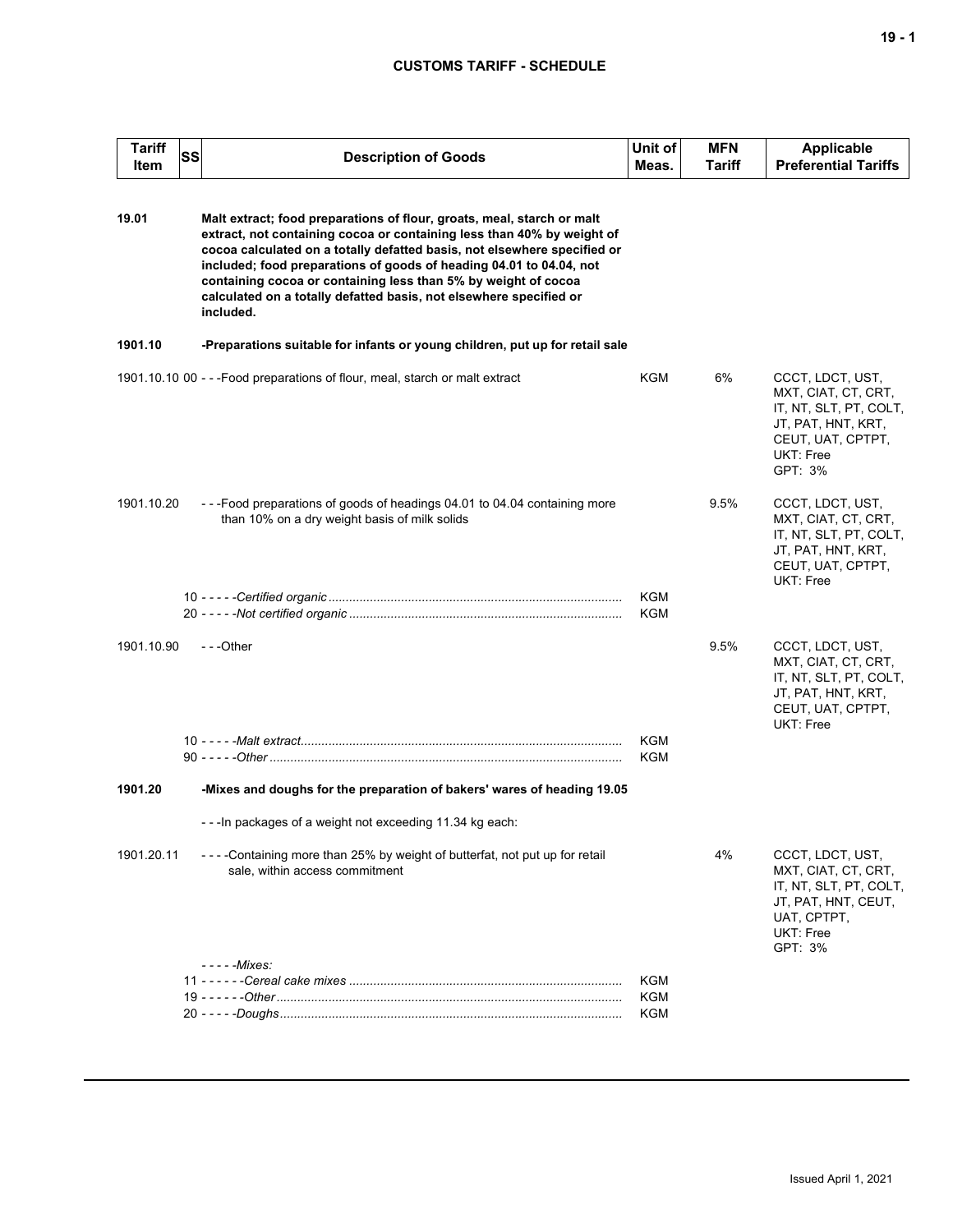| <b>Tariff</b><br>Item | <b>SS</b> | <b>Description of Goods</b>                                                                                                                                                                                                                                                                                      | Unit of<br>Meas.  | <b>MFN</b><br>Tariff                   | Applicable<br><b>Preferential Tariffs</b>                                                                                                   |
|-----------------------|-----------|------------------------------------------------------------------------------------------------------------------------------------------------------------------------------------------------------------------------------------------------------------------------------------------------------------------|-------------------|----------------------------------------|---------------------------------------------------------------------------------------------------------------------------------------------|
| 1901.20.12            |           | - - - - Containing more than 25% by weight of butterfat, not put up for retail<br>sale, over access commitment                                                                                                                                                                                                   |                   | 246% but not<br>less than<br>\$2.85/kg |                                                                                                                                             |
|                       |           | - - - - - Mixes:                                                                                                                                                                                                                                                                                                 |                   |                                        |                                                                                                                                             |
|                       |           |                                                                                                                                                                                                                                                                                                                  | <b>KGM</b>        |                                        |                                                                                                                                             |
|                       |           |                                                                                                                                                                                                                                                                                                                  | KGM               |                                        |                                                                                                                                             |
|                       |           |                                                                                                                                                                                                                                                                                                                  | <b>KGM</b>        |                                        |                                                                                                                                             |
| 1901.20.13            |           | ----Other, containing 25% or more by weight of wheat, within access<br>commitment                                                                                                                                                                                                                                |                   | 4%                                     | CCCT, LDCT, UST,<br>MXT, CIAT, CT, CRT,<br>IT, NT, SLT, PT, COLT,<br>JT, PAT, HNT, KRT,<br>CEUT, UAT, CPTPT,<br><b>UKT: Free</b><br>GPT: 3% |
|                       |           |                                                                                                                                                                                                                                                                                                                  | KGM<br><b>KGM</b> |                                        |                                                                                                                                             |
| 1901.20.14            |           | ----Other, in packages of a weight not exceeding 454 g each, containing<br>25% or more by weight of wheat, over access commitment;<br>Frozen, for bread, buns, rolls and pizza crusts, in packages of a weight<br>not exceeding 900 g each, containing 25% or more by weight of wheat,<br>over access commitment |                   | 4%                                     | CCCT, LDCT, UST,<br>MXT, CIAT, CT, CRT,<br>IT, NT, SLT, PT, COLT,<br>JT, PAT, HNT, KRT,<br>CEUT, UAT, CPTPT,<br><b>UKT: Free</b><br>GPT: 4% |
|                       |           |                                                                                                                                                                                                                                                                                                                  | KGM               |                                        |                                                                                                                                             |
|                       |           |                                                                                                                                                                                                                                                                                                                  | <b>KGM</b>        |                                        |                                                                                                                                             |
| 1901.20.15            |           | ----Other, containing 25% or more by weight of wheat, over access<br>commitment                                                                                                                                                                                                                                  |                   | 8.5%                                   | 11.93¢/kg plus LDCT, UST, MXT, CIAT,<br>CT, CRT, PT, COLT, JT,<br>PAT, HNT, KRT, CEUT,<br>UAT, UKT: Free<br>CPTPT: 7.59¢/kg plus<br>5%      |
|                       |           | - - - - - Mixes:                                                                                                                                                                                                                                                                                                 |                   |                                        |                                                                                                                                             |
|                       |           |                                                                                                                                                                                                                                                                                                                  | KGM               |                                        |                                                                                                                                             |
|                       |           |                                                                                                                                                                                                                                                                                                                  | KGM<br>KGM        |                                        |                                                                                                                                             |
| 1901.20.19            |           | - - - - Other                                                                                                                                                                                                                                                                                                    |                   | 6%                                     | CCCT, LDCT, UST,<br>MXT, CIAT, CT, CRT,<br>IT, NT, SLT, PT, COLT,<br>JT, PAT, HNT, KRT,<br>CEUT, UAT, CPTPT,<br><b>UKT: Free</b><br>GPT: 3% |
|                       |           |                                                                                                                                                                                                                                                                                                                  | <b>KGM</b>        |                                        |                                                                                                                                             |
|                       |           |                                                                                                                                                                                                                                                                                                                  | <b>KGM</b>        |                                        |                                                                                                                                             |

- - -In bulk or in packages of a weight exceeding 11.34 kg each: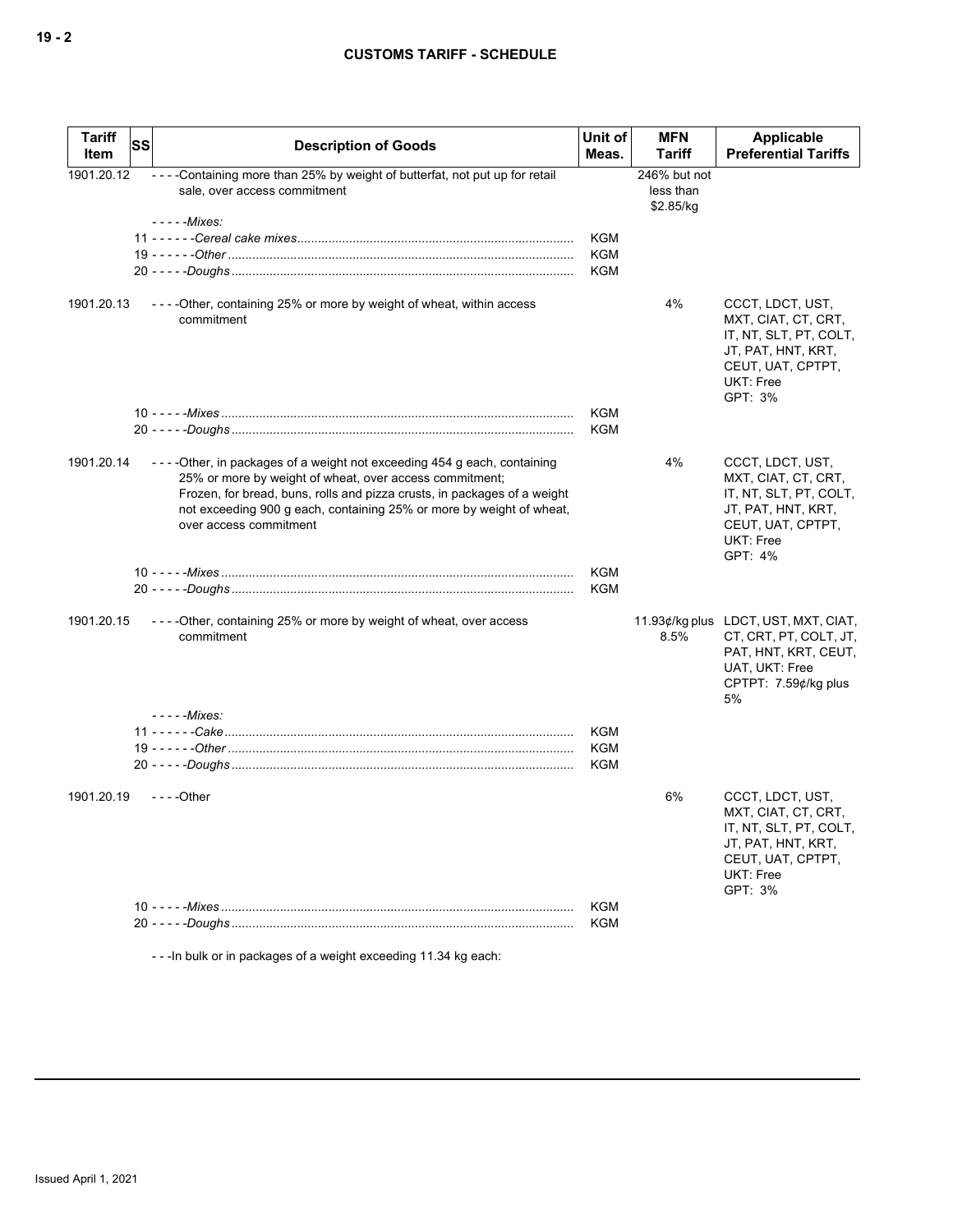| <b>Tariff</b><br>Item | SS | <b>Description of Goods</b>                                                                                      | Unit of<br>Meas.  | <b>MFN</b><br><b>Tariff</b>            | Applicable<br><b>Preferential Tariffs</b>                                                                                                    |
|-----------------------|----|------------------------------------------------------------------------------------------------------------------|-------------------|----------------------------------------|----------------------------------------------------------------------------------------------------------------------------------------------|
| 1901.20.21            |    | - - - - Containing more than 25% by weight of butterfat, not put up for retail<br>sale, within access commitment |                   | 3%                                     | CCCT, LDCT, UST,<br>MXT, CIAT, CT, CRT,<br>IT, NT, SLT, PT, COLT,<br>JT, PAT, HNT, CEUT,<br>UAT, CPTPT,<br>UKT: Free<br>GPT: 3%              |
|                       |    | - - - - - Mixes:                                                                                                 |                   |                                        |                                                                                                                                              |
|                       |    |                                                                                                                  | KGM<br>KGM        |                                        |                                                                                                                                              |
|                       |    |                                                                                                                  | KGM               |                                        |                                                                                                                                              |
| 1901.20.22            |    | - - - - Containing more than 25% by weight of butterfat, not put up for retail<br>sale, over access commitment   |                   | 244% but not<br>less than<br>\$2.83/kg |                                                                                                                                              |
|                       |    | - - - - - Mixes:                                                                                                 |                   |                                        |                                                                                                                                              |
|                       |    |                                                                                                                  | KGM<br>KGM        |                                        |                                                                                                                                              |
|                       |    |                                                                                                                  | KGM               |                                        |                                                                                                                                              |
|                       |    | 1901.20.23 00 - - - - Other, containing 25% or more by weight of wheat, within access<br>commitment              | KGM               | 3%                                     | CCCT, LDCT, UST,<br>MXT, CIAT, CT, CRT,<br>IT, NT, SLT, PT, COLT,<br>JT, PAT, HNT, KRT,<br>CEUT, UAT, CPTPT,<br>UKT: Free<br>GPT: 3%         |
|                       |    | 1901.20.24 00 - - - - Other, containing 25% or more by weight of wheat, over access<br>commitment                |                   | 6%                                     | KGM 11.93¢/kg plus LDCT, UST, MXT, CIAT,<br>CT, CRT, PT, COLT, JT,<br>PAT, HNT, KRT, CEUT,<br>UAT, UKT: Free<br>CPTPT: 7.59¢/kg plus<br>3.5% |
| 1901.20.29            |    | $--$ Other                                                                                                       |                   | 4.5%                                   | CCCT, LDCT, UST,<br>MXT, CIAT, CT, CRT,<br>IT, NT, SLT, PT, COLT,<br>JT, PAT, HNT, KRT,<br>CEUT, UAT, CPTPT,<br>UKT: Free<br>GPT: 3%         |
|                       |    |                                                                                                                  | KGM<br><b>KGM</b> |                                        |                                                                                                                                              |
| 1901.90               |    | -Other                                                                                                           |                   |                                        |                                                                                                                                              |
|                       |    | - - - Malt extract:                                                                                              |                   |                                        |                                                                                                                                              |
|                       |    | 1901.90.11 00 - - - - Within access commitment                                                                   | KGM               | Free                                   | AUT, NZT, CCCT, LDCT,<br>UST, MXT, CT, CRT, IT,<br>NT, SLT, PT, COLT, JT,<br>PAT, HNT, CEUT, UAT,<br>CPTPT, UKT: Free                        |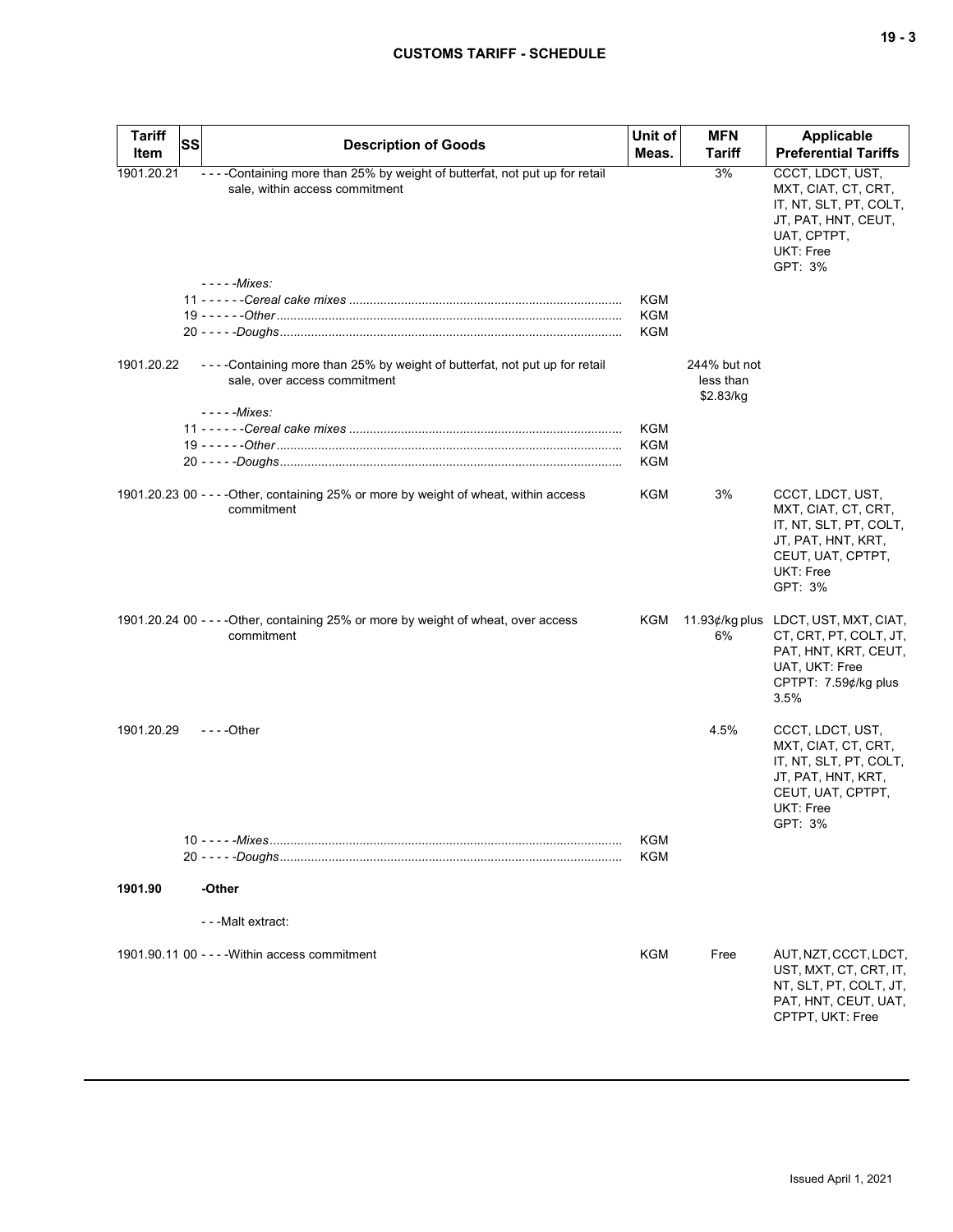| 1901.90.12 00 - - - - Over access commitment<br>KGM<br>19.78¢/kg plus<br>LDCT, UST, MXT, CT,<br>17%<br>CRT, PT, COLT, JT,<br>PAT, HNT, KRT, CEUT,<br>UAT, UKT: Free<br>CPTPT: 12.58¢/kg plus<br>10.5%<br>1901.90.20<br>---Food preparations of flour, meal, starch or malt extract<br>Free<br>CCCT, LDCT, GPT,<br>UST, MXT, CIAT, CT,<br>CRT, IT, NT, SLT, PT,<br>COLT, JT, PAT, HNT,<br>KRT, CEUT, UAT,<br>CPTPT, UKT: Free<br><b>KGM</b><br><b>KGM</b><br><b>KGM</b><br>--- Food preparations of goods of headings 04.01 to 04.04, containing more<br>than 10% but less than 50% on a dry weight basis of milk solids:<br>1901.90.31 00 - - - - lce cream mixes or ice milk mixes, within access commitment<br>KGM<br>6.5%<br>CCCT, LDCT, UST, CT,<br>CRT, IT, NT, SLT, PT,<br>COLT, JT, PAT, HNT,<br>CEUT, UAT, CPTPT,<br>UKT: Free<br>GPT: 5%<br>1901.90.32 00 - - - - lce cream mixes or ice milk mixes, over access commitment<br>KGM 267.5% but not<br>less than<br>\$1.16/kg<br>1901.90.33<br>6.5%<br>----Other, not put up for retail sale, within access commitment<br>CCCT, LDCT, UST, CT,<br>CRT, IT, NT, SLT, PT,<br>COLT, JT, PAT, HNT,<br>CEUT, UAT, CPTPT,<br><b>UKT: Free</b><br>GPT: 5%<br><b>KGM</b><br><b>KGM</b><br>----Other, not put up for retail sale, over access commitment<br>250.5% but not<br>1901.90.34<br>less than<br>\$2.91/kg<br><b>KGM</b><br><b>KGM</b><br>1901.90.39<br>$--$ Other<br>Free<br>CCCT, LDCT, GPT,<br>UST, MXT, CIAT, CT,<br>CRT, IT, NT, SLT, PT,<br>COLT, JT, PAT, HNT,<br>CEUT, UAT, CPTPT,<br><b>UKT: Free</b><br><b>KGM</b><br><b>KGM</b> | <b>Tariff</b><br>Item | SS | <b>Description of Goods</b> | Unit of<br>Meas. | <b>MFN</b><br><b>Tariff</b> | Applicable<br><b>Preferential Tariffs</b> |
|--------------------------------------------------------------------------------------------------------------------------------------------------------------------------------------------------------------------------------------------------------------------------------------------------------------------------------------------------------------------------------------------------------------------------------------------------------------------------------------------------------------------------------------------------------------------------------------------------------------------------------------------------------------------------------------------------------------------------------------------------------------------------------------------------------------------------------------------------------------------------------------------------------------------------------------------------------------------------------------------------------------------------------------------------------------------------------------------------------------------------------------------------------------------------------------------------------------------------------------------------------------------------------------------------------------------------------------------------------------------------------------------------------------------------------------------------------------------------------------------------------------------------------------------------------------------------------------------------|-----------------------|----|-----------------------------|------------------|-----------------------------|-------------------------------------------|
|                                                                                                                                                                                                                                                                                                                                                                                                                                                                                                                                                                                                                                                                                                                                                                                                                                                                                                                                                                                                                                                                                                                                                                                                                                                                                                                                                                                                                                                                                                                                                                                                  |                       |    |                             |                  |                             |                                           |
|                                                                                                                                                                                                                                                                                                                                                                                                                                                                                                                                                                                                                                                                                                                                                                                                                                                                                                                                                                                                                                                                                                                                                                                                                                                                                                                                                                                                                                                                                                                                                                                                  |                       |    |                             |                  |                             |                                           |
|                                                                                                                                                                                                                                                                                                                                                                                                                                                                                                                                                                                                                                                                                                                                                                                                                                                                                                                                                                                                                                                                                                                                                                                                                                                                                                                                                                                                                                                                                                                                                                                                  |                       |    |                             |                  |                             |                                           |
|                                                                                                                                                                                                                                                                                                                                                                                                                                                                                                                                                                                                                                                                                                                                                                                                                                                                                                                                                                                                                                                                                                                                                                                                                                                                                                                                                                                                                                                                                                                                                                                                  |                       |    |                             |                  |                             |                                           |
|                                                                                                                                                                                                                                                                                                                                                                                                                                                                                                                                                                                                                                                                                                                                                                                                                                                                                                                                                                                                                                                                                                                                                                                                                                                                                                                                                                                                                                                                                                                                                                                                  |                       |    |                             |                  |                             |                                           |
|                                                                                                                                                                                                                                                                                                                                                                                                                                                                                                                                                                                                                                                                                                                                                                                                                                                                                                                                                                                                                                                                                                                                                                                                                                                                                                                                                                                                                                                                                                                                                                                                  |                       |    |                             |                  |                             |                                           |
|                                                                                                                                                                                                                                                                                                                                                                                                                                                                                                                                                                                                                                                                                                                                                                                                                                                                                                                                                                                                                                                                                                                                                                                                                                                                                                                                                                                                                                                                                                                                                                                                  |                       |    |                             |                  |                             |                                           |
|                                                                                                                                                                                                                                                                                                                                                                                                                                                                                                                                                                                                                                                                                                                                                                                                                                                                                                                                                                                                                                                                                                                                                                                                                                                                                                                                                                                                                                                                                                                                                                                                  |                       |    |                             |                  |                             |                                           |
|                                                                                                                                                                                                                                                                                                                                                                                                                                                                                                                                                                                                                                                                                                                                                                                                                                                                                                                                                                                                                                                                                                                                                                                                                                                                                                                                                                                                                                                                                                                                                                                                  |                       |    |                             |                  |                             |                                           |
|                                                                                                                                                                                                                                                                                                                                                                                                                                                                                                                                                                                                                                                                                                                                                                                                                                                                                                                                                                                                                                                                                                                                                                                                                                                                                                                                                                                                                                                                                                                                                                                                  |                       |    |                             |                  |                             |                                           |
|                                                                                                                                                                                                                                                                                                                                                                                                                                                                                                                                                                                                                                                                                                                                                                                                                                                                                                                                                                                                                                                                                                                                                                                                                                                                                                                                                                                                                                                                                                                                                                                                  |                       |    |                             |                  |                             |                                           |
|                                                                                                                                                                                                                                                                                                                                                                                                                                                                                                                                                                                                                                                                                                                                                                                                                                                                                                                                                                                                                                                                                                                                                                                                                                                                                                                                                                                                                                                                                                                                                                                                  |                       |    |                             |                  |                             |                                           |
|                                                                                                                                                                                                                                                                                                                                                                                                                                                                                                                                                                                                                                                                                                                                                                                                                                                                                                                                                                                                                                                                                                                                                                                                                                                                                                                                                                                                                                                                                                                                                                                                  |                       |    |                             |                  |                             |                                           |
|                                                                                                                                                                                                                                                                                                                                                                                                                                                                                                                                                                                                                                                                                                                                                                                                                                                                                                                                                                                                                                                                                                                                                                                                                                                                                                                                                                                                                                                                                                                                                                                                  |                       |    |                             |                  |                             |                                           |
|                                                                                                                                                                                                                                                                                                                                                                                                                                                                                                                                                                                                                                                                                                                                                                                                                                                                                                                                                                                                                                                                                                                                                                                                                                                                                                                                                                                                                                                                                                                                                                                                  |                       |    |                             |                  |                             |                                           |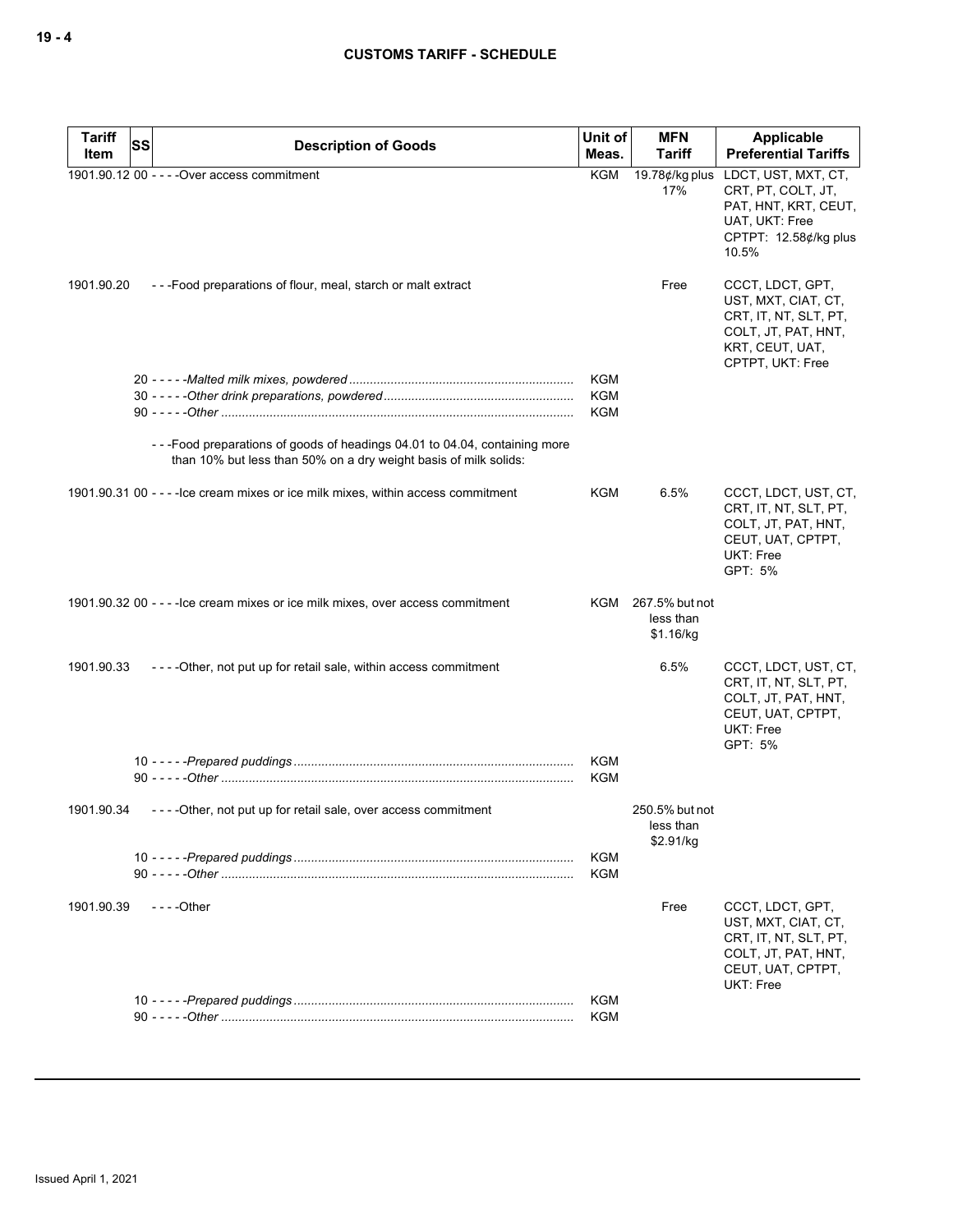| <b>Tariff</b><br>Item       | <b>SS</b> | <b>Description of Goods</b>                                                                                                                                                                                          | Unit of<br>Meas. | <b>MFN</b><br><b>Tariff</b>                  | <b>Applicable</b><br><b>Preferential Tariffs</b>                                                                                     |
|-----------------------------|-----------|----------------------------------------------------------------------------------------------------------------------------------------------------------------------------------------------------------------------|------------------|----------------------------------------------|--------------------------------------------------------------------------------------------------------------------------------------|
| 1901.90.40                  |           | ---Food preparations of goods of headings 04.01 to 04.04, containing 10% or<br>less on a dry weight basis of milk solids                                                                                             | <b>KGM</b>       | Free                                         | CCCT, LDCT, GPT,<br>UST, MXT, CT, CRT, IT,<br>NT, SLT, PT, COLT, JT,<br>PAT, HNT, CEUT, UAT,<br>CPTPT, UKT: Free                     |
|                             |           |                                                                                                                                                                                                                      | KGM              |                                              |                                                                                                                                      |
|                             |           | ---Food preparations of goods of headings 04.01 to 04.04, containing 50% or<br>more on a dry weight basis of milk solids:                                                                                            |                  |                                              |                                                                                                                                      |
|                             |           | 1901.90.51 00 - - - - lce cream mixes or ice milk mixes, within access commitment                                                                                                                                    | KGM              | 6.5%                                         | CCCT, LDCT, UST, CT,<br>CRT, IT, NT, SLT, PT,<br>COLT, JT, PAT, HNT,<br>CEUT, UAT, CPTPT,<br>UKT: Free<br>GPT: 5%                    |
|                             |           | 1901.90.52 00 - - - - lce cream mixes or ice milk mixes, over access commitment                                                                                                                                      |                  | KGM 267.5% but not<br>less than<br>\$1.16/kg |                                                                                                                                      |
|                             |           | 1901.90.53 00 - - - - Other, not put up for retail sale, within access commitment                                                                                                                                    | KGM              | 6.5%                                         | CCCT, LDCT, UST, CT,<br>CRT, IT, NT, SLT, PT,<br>COLT, JT, PAT, HNT,<br>CEUT, UAT, CPTPT,<br>UKT: Free<br>GPT: 5%                    |
|                             |           | 1901.90.54 00 - - - - Other, not put up for retail sale, over access commitment                                                                                                                                      | KGM              | 250.5% but not<br>less than<br>\$2.91/kg     |                                                                                                                                      |
| 1901.90.59 00 - - - - Other |           |                                                                                                                                                                                                                      | <b>KGM</b>       | Free                                         | CCCT, LDCT, GPT,<br>UST, MXT, CT, CRT, IT,<br>NT, SLT, PT, COLT, JT,<br>PAT, HNT, CEUT, UAT,<br>CPTPT, UKT: Free                     |
| 19.02                       |           | Pasta, whether or not cooked or stuffed (with meat or other substances)<br>or otherwise prepared, such as spaghetti, macaroni, noodles, lasagna,<br>gnocchi, ravioli, cannelloni; couscous, whether or not prepared. |                  |                                              |                                                                                                                                      |
|                             |           | -Uncooked pasta, not stuffed or otherwise prepared:                                                                                                                                                                  |                  |                                              |                                                                                                                                      |
| 1902.11                     |           | --Containing eggs                                                                                                                                                                                                    |                  |                                              |                                                                                                                                      |
|                             |           | 1902.11.10 00 - - -Containing 25% or more by weight of wheat, within access commitment                                                                                                                               | <b>KGM</b>       | 4%                                           | CCCT, LDCT, UST,<br>MXT, CIAT, CT, CRT,<br>IT, NT, SLT, PT, COLT,<br>JT, PAT, HNT, KRT,<br>CEUT, UAT, CPTPT,<br>UKT: Free<br>GPT: 4% |
|                             |           | ---Containing 25% or more by weight of wheat, over access commitment:                                                                                                                                                |                  |                                              |                                                                                                                                      |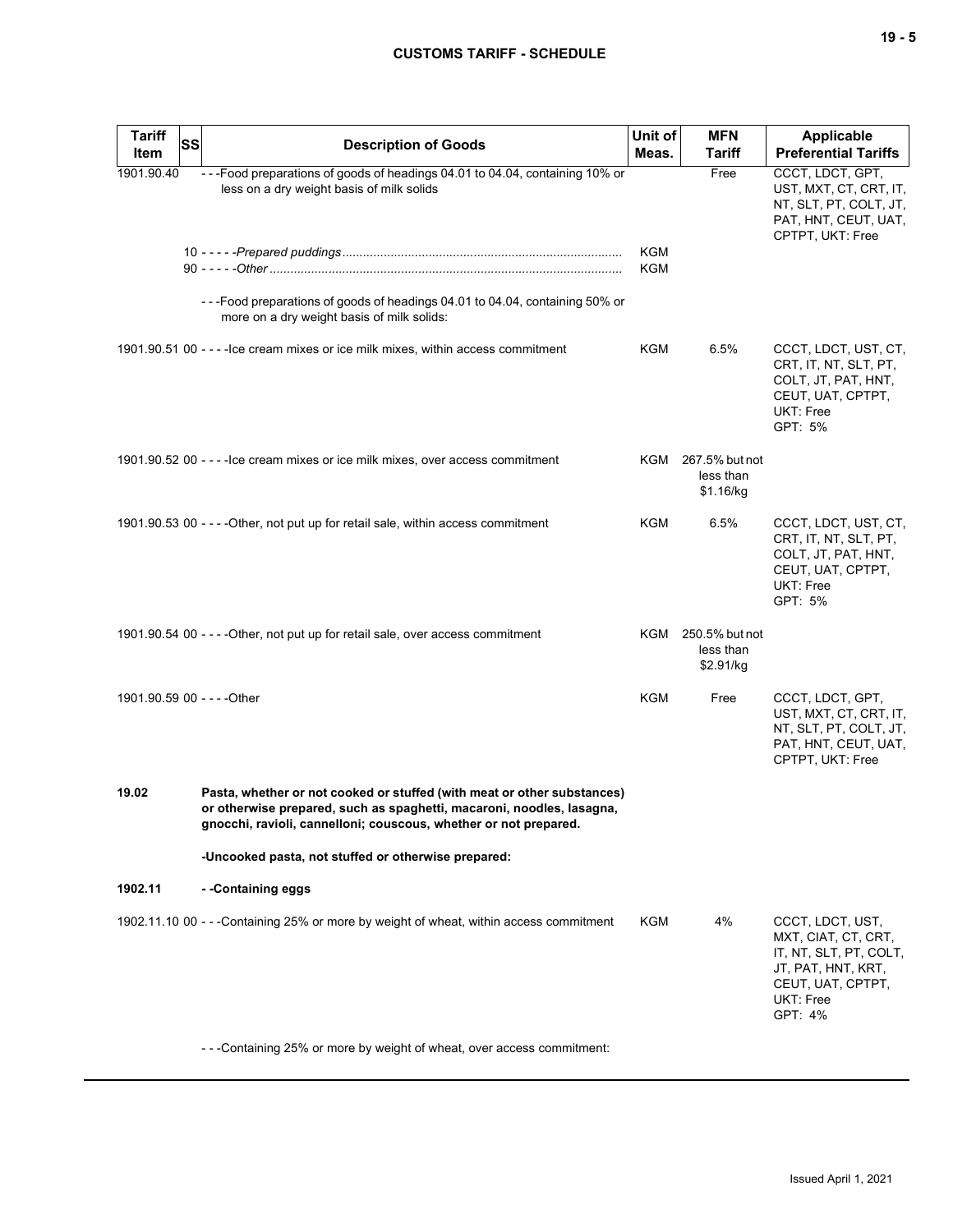| <b>Tariff</b><br>Item       | <b>SS</b> | <b>Description of Goods</b>                                                                                                  | Unit of<br>Meas. | <b>MFN</b><br>Tariff | Applicable<br><b>Preferential Tariffs</b>                                                                                            |
|-----------------------------|-----------|------------------------------------------------------------------------------------------------------------------------------|------------------|----------------------|--------------------------------------------------------------------------------------------------------------------------------------|
| 1902.11.21                  |           | ---- In packages of a weight not exceeding 2.3 kg each                                                                       |                  | 4%                   | CCCT, LDCT, UST,<br>MXT, CIAT, CT, CRT,<br>PT, COLT, JT, PAT,<br>HNT, KRT, CEUT, UAT,<br>CPTPT, UKT: Free<br>GPT: 4%                 |
|                             |           |                                                                                                                              | KGM<br>KGM       |                      |                                                                                                                                      |
| 1902.11.29                  |           | $--$ - Other                                                                                                                 |                  | 8.5%                 | 16.27¢/kg plus LDCT, UST, MXT, CT,<br>CRT, PT, COLT, JT,<br>PAT, HNT, KRT, CEUT,<br>UAT, UKT: Free<br>CPTPT: 10.35¢/kg plus<br>5%    |
|                             |           |                                                                                                                              | KGM<br>KGM       |                      |                                                                                                                                      |
| 1902.11.90 00 - - - Other   |           |                                                                                                                              | KGM              | 6%                   | CCCT, LDCT, UST,<br>MXT, CIAT, CT, CRT,<br>IT, NT, SLT, PT, COLT,<br>JT, PAT, HNT, KRT,<br>CEUT, UAT, CPTPT,<br>UKT: Free<br>GPT: 4% |
| 1902.19                     |           | - -Other                                                                                                                     |                  |                      |                                                                                                                                      |
|                             |           | ---Low protein or protein-free pasta, certified by Health Canada as special<br>low protein or protein-free dietary products: |                  |                      |                                                                                                                                      |
|                             |           | 1902.19.11 00 - - - - Containing 25% or more by weight of wheat, within access commitment                                    | <b>KGM</b>       | Free                 | CCCT, LDCT, GPT,<br>UST, MXT, CIAT, CT,<br>CRT, IT, NT, SLT, PT,<br>COLT, JT, PAT, HNT,<br>KRT, CEUT, UAT,<br>CPTPT, UKT: Free       |
| 1902.19.12                  |           | ----Containing 25% or more by weight of wheat, over access commitment                                                        |                  | Free                 | CCCT, LDCT, GPT,<br>UST, MXT, CIAT, CT,<br>CRT, IT, NT, SLT, PT,<br>COLT, JT, PAT, HNT,<br>KRT, CEUT, UAT,<br>CPTPT, UKT: Free       |
|                             |           |                                                                                                                              | KGM<br>KGM       |                      |                                                                                                                                      |
| 1902.19.19 00 - - - - Other |           |                                                                                                                              | KGM              | Free                 | CCCT, LDCT, GPT,<br>UST, MXT, CIAT, CT,<br>CRT, IT, NT, SLT, PT,<br>COLT, JT, PAT, HNT,<br>KRT, CEUT, UAT,<br>CPTPT, UKT: Free       |

- - -Other, containing flour and water only: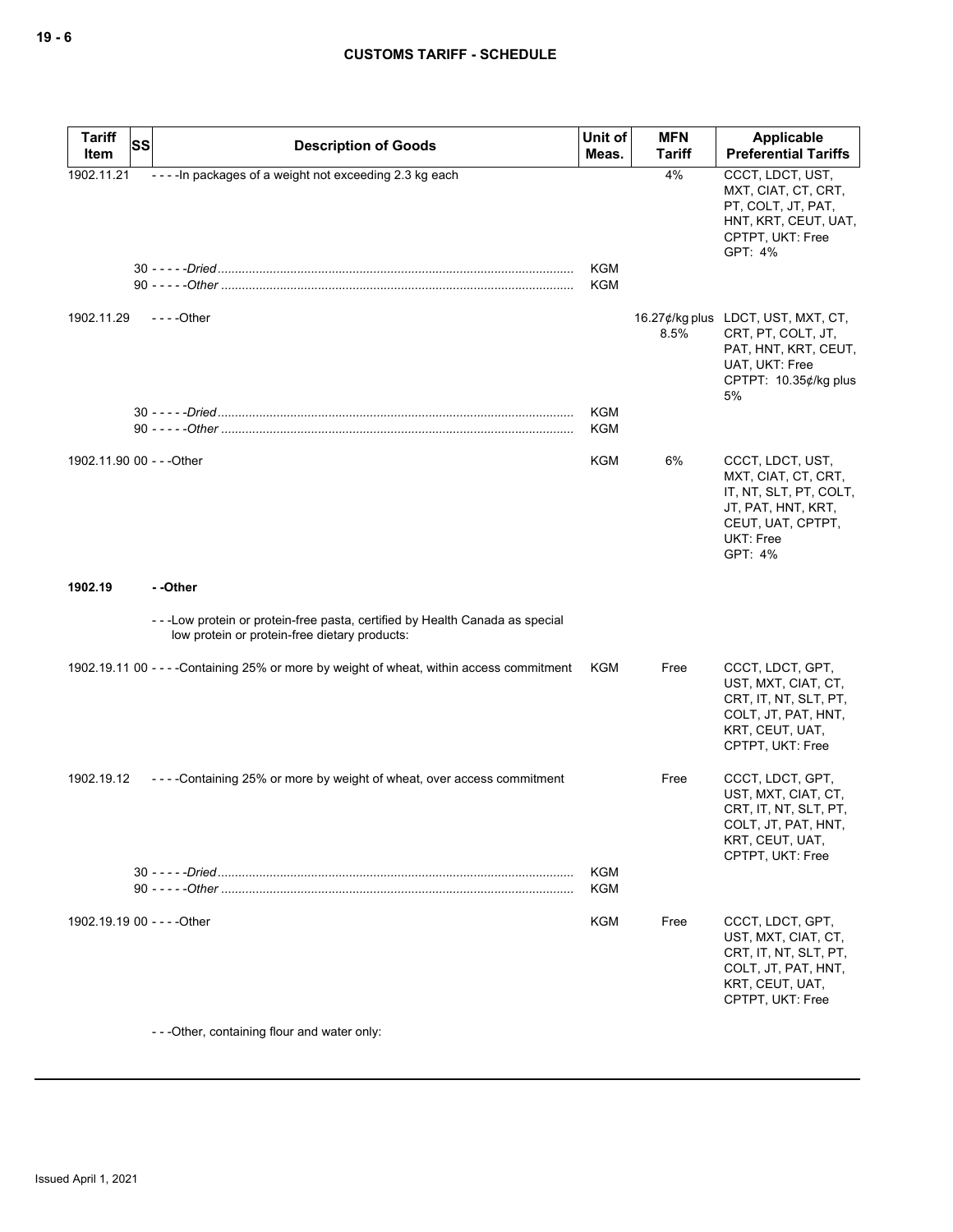| ۰.<br>× |  |  |
|---------|--|--|
|---------|--|--|

| <b>Tariff</b> | <b>SS</b> | <b>Description of Goods</b>                                                                                                 | Unit of                  | <b>MFN</b> | Applicable                                                                                                                           |
|---------------|-----------|-----------------------------------------------------------------------------------------------------------------------------|--------------------------|------------|--------------------------------------------------------------------------------------------------------------------------------------|
| Item          |           |                                                                                                                             | Meas.                    | Tariff     | <b>Preferential Tariffs</b>                                                                                                          |
| 1902.19.21    |           | ----Containing 25% or more by weight of wheat, within access commitment                                                     | <b>KGM</b><br>KGM        | Free       | CCCT, LDCT, GPT,<br>UST, MXT, CIAT, CT,<br>CRT, IT, NT, SLT, PT,<br>COLT, JT, PAT, HNT,<br>KRT, CEUT, UAT,<br>CPTPT, UKT: Free       |
| 1902.19.22    |           | ----Containing 25% or more by weight of wheat, in packages of a weight not<br>exceeding 2.3 kg each, over access commitment |                          | Free       | CCCT, LDCT, GPT,<br>UST, MXT, CIAT, CT,<br>CRT, IT, NT, SLT, PT,<br>COLT, JT, PAT, HNT,<br>KRT, CEUT, UAT,<br>CPTPT, UKT: Free       |
|               |           |                                                                                                                             | <b>KGM</b><br><b>KGM</b> |            |                                                                                                                                      |
| 1902.19.23    |           | ----Other, containing 25% or more by weight of wheat, over access<br>commitment                                             |                          | 16.27¢/kg  | LDCT, UST, MXT, CT,<br>CRT, PT, COLT, JT,<br>PAT, HNT, KRT, CEUT,<br>UAT, UKT: Free<br>CPTPT: 10.35¢/kg                              |
|               |           | 90 - - - - - Other ………………………………………………………………………………………                                                                        | <b>KGM</b><br>KGM        |            |                                                                                                                                      |
| 1902.19.29    |           | $- - -$ Other                                                                                                               |                          | Free       | CCCT, LDCT, GPT,<br>UST, MXT, CIAT, CT,<br>CRT, IT, NT, SLT, PT,<br>COLT, JT, PAT, HNT,<br>KRT, CEUT, UAT,<br>CPTPT, UKT: Free       |
|               |           | ---Other:                                                                                                                   | KGM<br>KGM               |            |                                                                                                                                      |
|               |           |                                                                                                                             |                          |            |                                                                                                                                      |
|               |           | 1902.19.91 00 - - - - Containing 25% or more by weight of wheat, within access commitment KGM                               |                          | 4%         | CCCT, LDCT, UST,<br>MXT, CIAT, CT, CRT,<br>IT, NT, SLT, PT, COLT,<br>JT, PAT, HNT, KRT,<br>CEUT, UAT, CPTPT,<br>UKT: Free<br>GPT: 4% |
| 1902.19.92    |           | ----Containing 25% or more by weight of wheat, in packages of a weight not<br>exceeding 2.3 kg each, over access commitment |                          | 4%         | CCCT, LDCT, UST,<br>MXT, CT, CRT, PT,<br>COLT, JT, PAT, HNT,<br>KRT, CEUT, UAT,<br>CPTPT, UKT: Free<br>GPT: 4%                       |
|               |           |                                                                                                                             | <b>KGM</b>               |            |                                                                                                                                      |
|               |           |                                                                                                                             | KGM                      |            |                                                                                                                                      |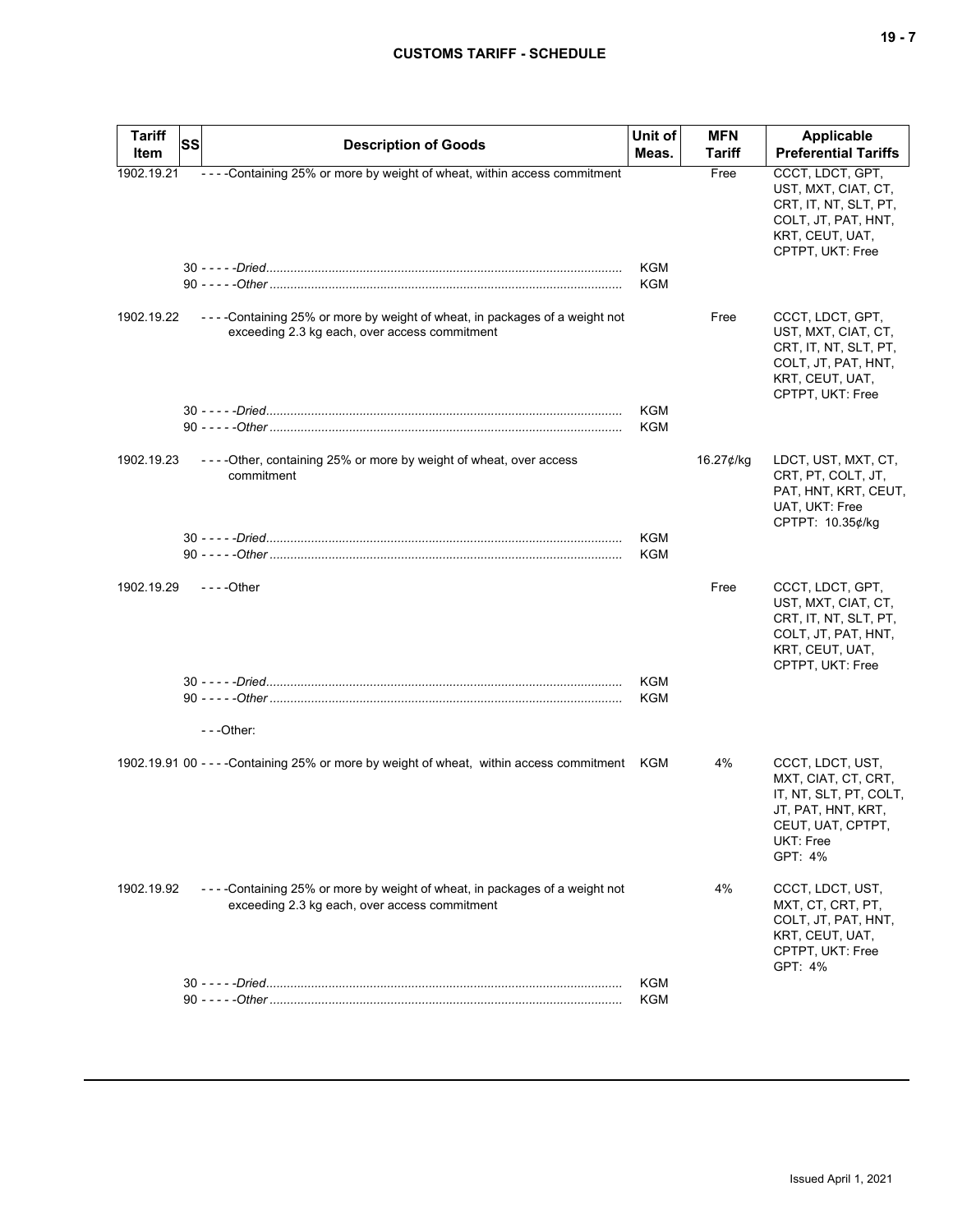| <b>Tariff</b><br>Item       | SS | <b>Description of Goods</b>                                                                                                                | Unit of<br>Meas.  | <b>MFN</b><br><b>Tariff</b> | Applicable<br><b>Preferential Tariffs</b>                                                                                            |
|-----------------------------|----|--------------------------------------------------------------------------------------------------------------------------------------------|-------------------|-----------------------------|--------------------------------------------------------------------------------------------------------------------------------------|
|                             |    | 1902.19.93 00 - - - - Other, containing 25% or more by weight of wheat, over access<br>commitment                                          | <b>KGM</b>        | 16.27¢/kg plus<br>8.5%      | LDCT, UST, MXT, CT,<br>CRT, PT, COLT, JT,<br>PAT, HNT, KRT, CEUT,<br>UAT, UKT: Free<br>CPTPT: 10.35¢/kg plus<br>5%                   |
| 1902.19.99                  |    | $--$ Other                                                                                                                                 |                   | 6%                          | CCCT, LDCT, UST,<br>MXT, CIAT, CT, CRT,<br>IT, NT, SLT, PT, COLT,<br>JT, PAT, HNT, KRT,<br>CEUT, UAT, CPTPT,<br>UKT: Free<br>GPT: 4% |
|                             |    |                                                                                                                                            | KGM<br>KGM        |                             |                                                                                                                                      |
| 1902.20.00                  |    | -Stuffed pasta, whether or not cooked or otherwise prepared                                                                                |                   | 11%                         | CCCT, LDCT, UST,<br>MXT, CT, CRT, IT, NT,<br>SLT, PT, COLT, JT,<br>PAT, HNT, KRT, CEUT,<br>UAT, CPTPT,<br>UKT: Free<br>GPT: 10%      |
|                             |    |                                                                                                                                            | KGM<br><b>KGM</b> |                             |                                                                                                                                      |
| 1902.30                     |    | -Other pasta                                                                                                                               |                   |                             |                                                                                                                                      |
|                             |    | ---Low protein or protein-free pasta, without meat, certified by Health Canada<br>as special low protein or protein-free dietary products: |                   |                             |                                                                                                                                      |
|                             |    | 1902.30.11 00 - - - - Containing 25% or more by weight of wheat, within access commitment                                                  | KGM               | Free                        | CCCT, LDCT, GPT,<br>UST, MXT, CIAT, CT,<br>CRT, IT, NT, SLT, PT,<br>COLT, JT, PAT, HNT,<br>KRT, CEUT, UAT,<br>CPTPT, UKT: Free       |
|                             |    | 1902.30.12 00 - - - - Containing 25% or more by weight of wheat, over access commitment                                                    | KGM               | Free                        | CCCT, LDCT, GPT,<br>UST, MXT, CIAT, CT,<br>CRT, IT, NT, SLT, PT,<br>COLT, JT, PAT, HNT,<br>KRT, CEUT, UAT,<br>CPTPT, UKT: Free       |
| 1902.30.19 00 - - - - Other |    |                                                                                                                                            | <b>KGM</b>        | Free                        | CCCT, LDCT, GPT,<br>UST, MXT, CIAT, CT,<br>CRT, IT, NT, SLT, PT,<br>COLT, JT, PAT, HNT,<br>KRT, CEUT, UAT,<br>CPTPT, UKT: Free       |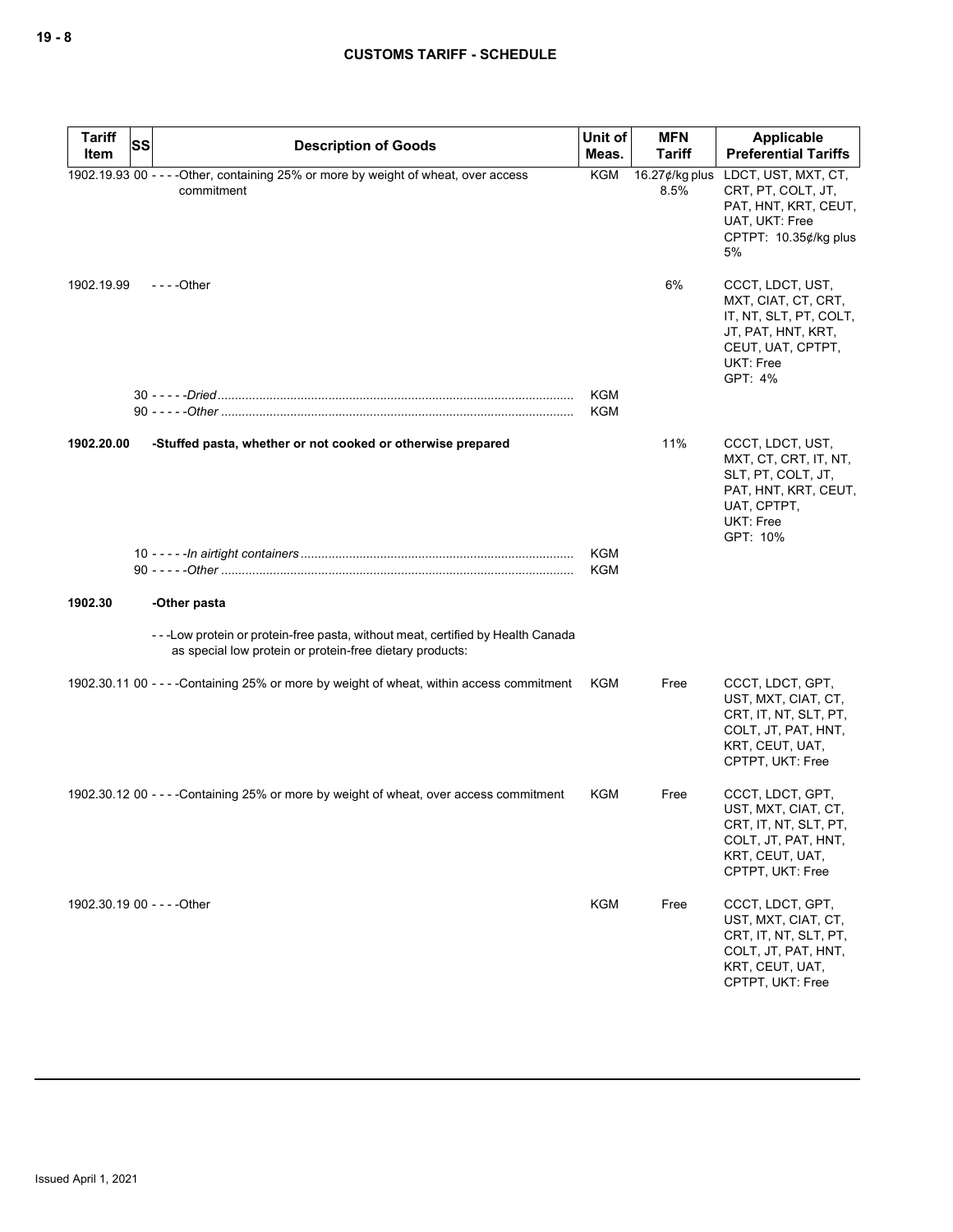| <b>Tariff</b><br>Item | <b>SS</b><br><b>Description of Goods</b>                                                                        | Unit of<br>Meas.         | <b>MFN</b><br><b>Tariff</b> | <b>Applicable</b><br><b>Preferential Tariffs</b>                                                                                      |
|-----------------------|-----------------------------------------------------------------------------------------------------------------|--------------------------|-----------------------------|---------------------------------------------------------------------------------------------------------------------------------------|
|                       | 1902.30.20 00 - - - Other, containing 25% or more by weight of wheat, without meat, within<br>access commitment | <b>KGM</b>               | 4%                          | CCCT, LDCT, UST,<br>MXT, CIAT, CT, CRT,<br>IT, NT, SLT, PT, COLT,<br>JT, PAT, HNT, KRT,<br>CEUT, UAT, CPTPT,<br>UKT: Free<br>GPT: 4%  |
|                       | ---Other, containing 25% or more by weight of wheat, without meat, over<br>access commitment:                   |                          |                             |                                                                                                                                       |
| 1902.30.31            | ---- In packages of a weight not exceeding 2.3 kg each                                                          |                          | 4%                          | CCCT, LDCT, UST,<br>MXT, CIAT, CT, CRT,<br>PT, COLT, JT, PAT,<br>HNT, KRT, CEUT, UAT,<br>CPTPT, UKT: Free<br>GPT: 4%                  |
|                       |                                                                                                                 | <b>KGM</b><br><b>KGM</b> |                             |                                                                                                                                       |
|                       | 1902.30.39 00 - - - - Other                                                                                     | KGM                      | $4.01$ ¢/kg plus<br>8.5%    | LDCT, UST, MXT, CIAT,<br>CT, CRT, PT, COLT, JT,<br>PAT, HNT, KRT, CEUT,<br>UAT, UKT: Free<br>CPTPT 2.55¢/kg plus<br>5%                |
| 1902.30.40            | - - - Other, without meat                                                                                       |                          | 6%                          | CCCT, LDCT, UST,<br>MXT, CIAT, CT, CRT,<br>IT, NT, SLT, PT, COLT,<br>JT, PAT, HNT, KRT,<br>CEUT, UAT, CPTPT,<br>UKT: Free<br>GPT: 4%  |
|                       |                                                                                                                 | <b>KGM</b><br>KGM        |                             |                                                                                                                                       |
| 1902.30.50            | - - - With meat                                                                                                 |                          | 11%                         | CCCT, LDCT, UST,<br>MXT, CIAT, CT, CRT,<br>IT, NT, SLT, PT, COLT,<br>JT, PAT, HNT, KRT,<br>CEUT, UAT, CPTPT,<br>UKT: Free<br>GPT: 10% |
|                       |                                                                                                                 | <b>KGM</b><br><b>KGM</b> |                             |                                                                                                                                       |
| 1902.40               | -Couscous                                                                                                       |                          |                             |                                                                                                                                       |
|                       | 1902.40.10 00 - - - In packages of a weight not exceeding 11.34 kg each                                         | KGM                      | 5.5%                        | CCCT, LDCT, UST,<br>MXT, CIAT, CT, CRT,<br>IT, NT, SLT, PT, COLT,<br>JT, PAT, HNT, KRT,<br>CEUT, UAT, CPTPT,<br>UKT: Free<br>GPT: 5%  |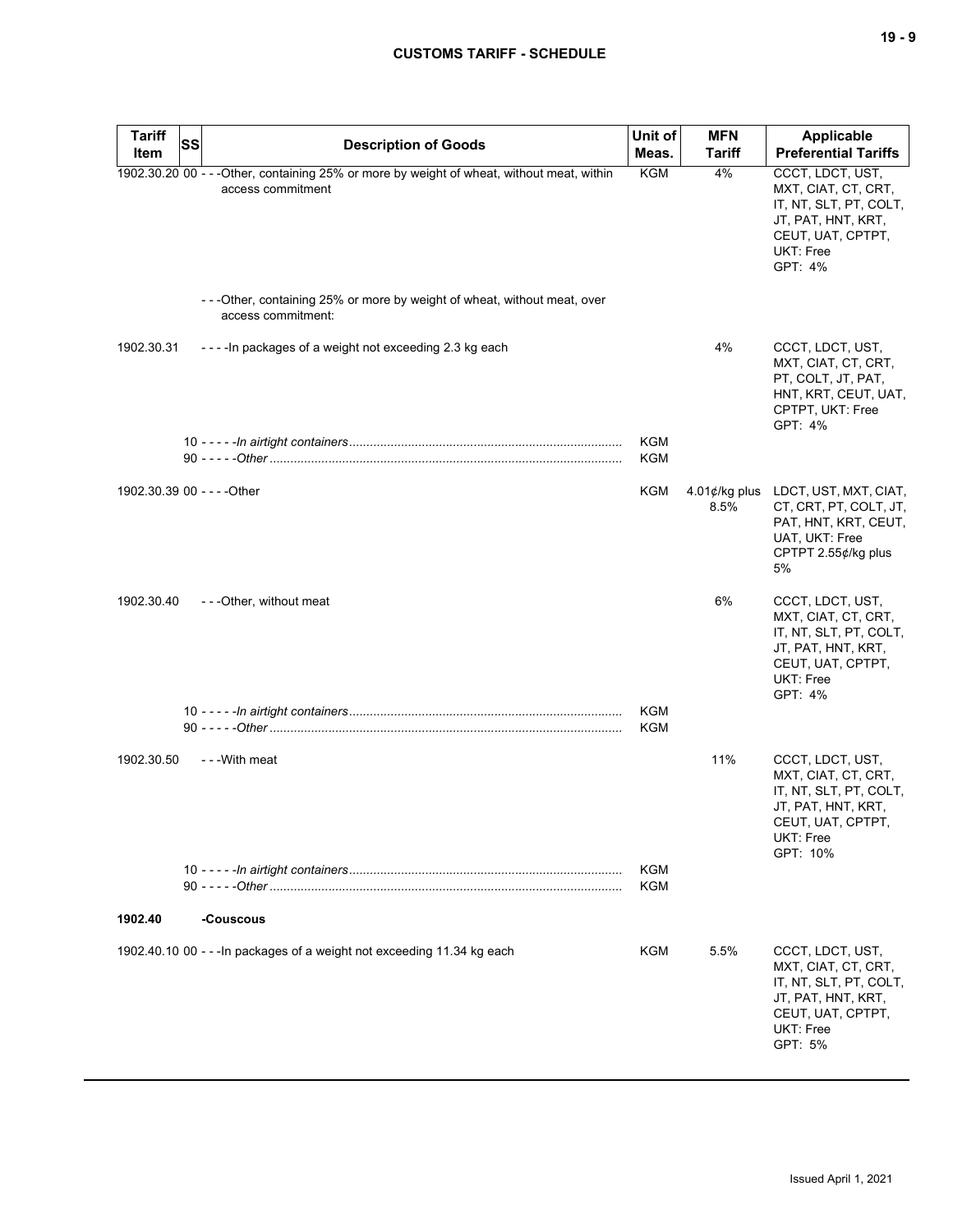| <b>Tariff</b> | <b>SS</b> | <b>Description of Goods</b>                                                                                                                                                                                                                                                                                                       | Unit of                  | <b>MFN</b>    | Applicable                                                                                                                             |
|---------------|-----------|-----------------------------------------------------------------------------------------------------------------------------------------------------------------------------------------------------------------------------------------------------------------------------------------------------------------------------------|--------------------------|---------------|----------------------------------------------------------------------------------------------------------------------------------------|
| Item          |           |                                                                                                                                                                                                                                                                                                                                   | Meas.                    | <b>Tariff</b> | <b>Preferential Tariffs</b>                                                                                                            |
|               |           | 1902.40.20 00 - - - In bulk or in packages of a weight exceeding 11.34 kg each                                                                                                                                                                                                                                                    | <b>KGM</b>               | Free          | CCCT, LDCT, GPT,<br>UST, MXT, CIAT, CT,<br>CRT, IT, NT, SLT, PT,<br>COLT, JT, PAT, HNT,<br>KRT, CEUT, UAT,<br>CPTPT, UKT: Free         |
|               |           | 1903.00.00 00 Tapioca and substitutes therefor prepared from starch, in the form of<br>flakes, grains, pearls, siftings or in similar forms.                                                                                                                                                                                      | <b>KGM</b>               | Free          | CCCT, LDCT, GPT,<br>UST, MXT, CIAT, CT,<br>CRT, IT, NT, SLT, PT,<br>COLT, JT, PAT, HNT,<br>KRT, CEUT, UAT,<br>CPTPT, UKT: Free         |
| 19.04         |           | Prepared foods obtained by the swelling or roasting of cereals or cereal<br>products (for example, corn flakes); cereals (other than maize (corn)) in<br>grain form or in the form of flakes or other worked grains (except flour,<br>groats and meal), pre-cooked or otherwise prepared, not elsewhere<br>specified or included. |                          |               |                                                                                                                                        |
| 1904.10       |           | -Prepared foods obtained by the swelling or roasting of cereals or cereal<br>products                                                                                                                                                                                                                                             |                          |               |                                                                                                                                        |
| 1904.10.10    |           | - - - Containing 25% or more by weight of wheat, within access commitment                                                                                                                                                                                                                                                         |                          | 4%            | CCCT, LDCT, UST,<br>MXT, CIAT, CT, CRT,<br>IT, NT, SLT, PT, COLT,<br>JT, PAT, HNT, KRT,<br>CEUT, UAT, CPTPT,<br>UKT: Free<br>GPT: 3%   |
|               |           |                                                                                                                                                                                                                                                                                                                                   | <b>KGM</b><br>KGM        |               |                                                                                                                                        |
|               |           | - - - Containing 25% or more by weight of wheat, over access commitment:                                                                                                                                                                                                                                                          |                          |               |                                                                                                                                        |
| 1904.10.21    |           | ----In packages of a weight not exceeding 454 g each                                                                                                                                                                                                                                                                              |                          | 4%            | CCCT, LDCT, UST,<br>MXT, CIAT, CT, CRT,<br>PT, COLT, JT, PAT,<br>HNT, KRT, CEUT, UAT,<br>CPTPT, UKT: Free<br>GPT: 4%                   |
|               |           |                                                                                                                                                                                                                                                                                                                                   | <b>KGM</b><br>KGM        |               |                                                                                                                                        |
| 1904.10.29    |           | $--$ Other                                                                                                                                                                                                                                                                                                                        |                          | 8.5%          | 11.64¢/kg plus LDCT, UST, MXT, CIAT,<br>CT, CRT, PT, COLT, JT,<br>PAT, HNT, KRT, CEUT,<br>UAT, UKT: Free<br>CPTPT: 7.40¢/kg plus<br>5% |
|               |           |                                                                                                                                                                                                                                                                                                                                   | <b>KGM</b><br><b>KGM</b> |               |                                                                                                                                        |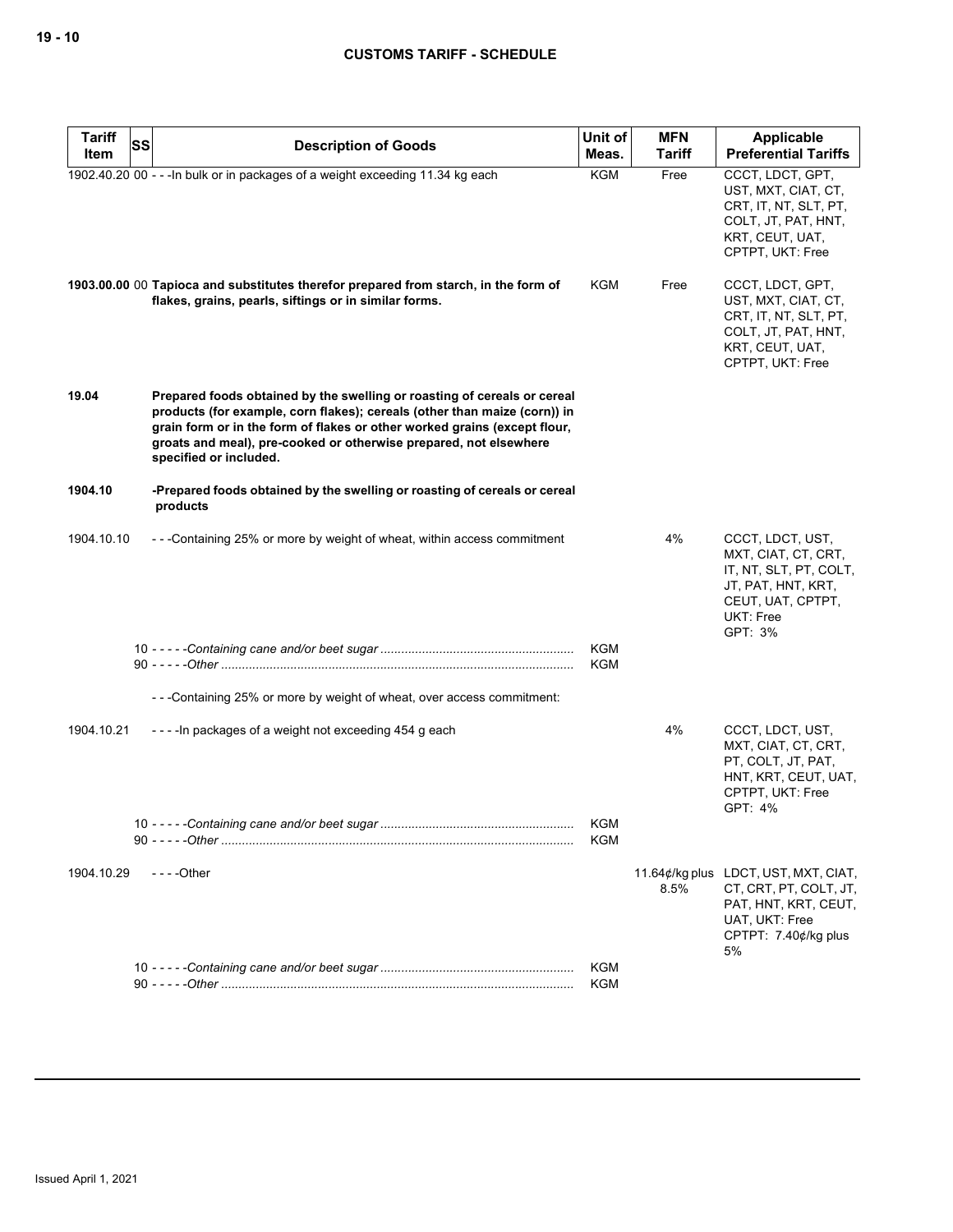| <b>Tariff</b> | SS |                                                                                                                                                   | Unit of    | <b>MFN</b>                | <b>Applicable</b>                                                                                                                    |
|---------------|----|---------------------------------------------------------------------------------------------------------------------------------------------------|------------|---------------------------|--------------------------------------------------------------------------------------------------------------------------------------|
| Item          |    | <b>Description of Goods</b>                                                                                                                       | Meas.      | Tariff                    | <b>Preferential Tariffs</b>                                                                                                          |
|               |    | 1904.10.30 00 - - - Of barley, within access commitment                                                                                           | KGM        | 4%                        | CCCT, LDCT, UST,<br>MXT, CIAT, CT, CRT,<br>IT, NT, SLT, PT, COLT,<br>JT, PAT, HNT, KRT,<br>CEUT, UAT, CPTPT,<br>UKT: Free<br>GPT: 3% |
|               |    | - - - Of barley, over access commitment:                                                                                                          |            |                           |                                                                                                                                      |
|               |    | 1904.10.41 00 - - - - Breakfast cereals, in packages of a weight not exceeding 454 g each                                                         | KGM        | 4%                        | CCCT, LDCT, UST,<br>MXT, CIAT, CT, CRT,<br>PT, COLT, JT, PAT,<br>HNT, KRT, CEUT, UAT,<br>CPTPT, UKT: Free<br>GPT: 3%                 |
|               |    | 1904.10.49 00 - - - - Other                                                                                                                       | KGM        | 12.6 $¢$ /kg plus<br>8.5% | LDCT, UST, MXT, CIAT,<br>CT, CRT, PT, COLT, JT,<br>PAT, HNT, KRT, CEUT,<br>UAT, UKT: Free<br>CPTPT: 8.01¢/kg plus<br>5%              |
| 1904.10.90    |    | $-$ - -Other                                                                                                                                      |            | 6%                        | CCCT, LDCT, UST,<br>MXT, CIAT, CT, CRT,<br>IT, NT, SLT, PT, COLT,<br>JT, PAT, HNT, KRT,<br>CEUT, UAT, CPTPT,<br>UKT: Free<br>GPT: 3% |
|               |    |                                                                                                                                                   | KGM<br>KGM |                           |                                                                                                                                      |
| 1904.20       |    | -Prepared foods obtained from unroasted cereal flakes or from mixtures<br>of unroasted cereal flakes and roasted cereal flakes or swelled cereals |            |                           |                                                                                                                                      |
|               |    | 1904.20.10 00 - - -Containing 25% or more by weight of wheat, in packages of a weight not<br>exceeding 11.34 kg each, within access commitment    | KGM        | 4%                        | CCCT, LDCT, UST,<br>MXT, CT, CRT, IT, NT,<br>SLT, PT, COLT, JT,<br>PAT, HNT, KRT, CEUT,<br>UAT, CPTPT,<br>UKT: Free<br>GPT: 3%       |
|               |    | - - - Containing 25% or more by weight of wheat, in packages of a weight not<br>exceeding 11.34 kg each, over access commitment:                  |            |                           |                                                                                                                                      |
|               |    | 1904.20.21 00 - - - - In packages of a weight not exceeding 454 g each                                                                            | KGM        | 4%                        | CCCT, LDCT, UST,<br>MXT, CIAT, CT, CRT,<br>PT, COLT, JT, PAT,<br>HNT, KRT, CEUT, UAT,<br>CPTPT, UKT: Free<br>GPT: 4%                 |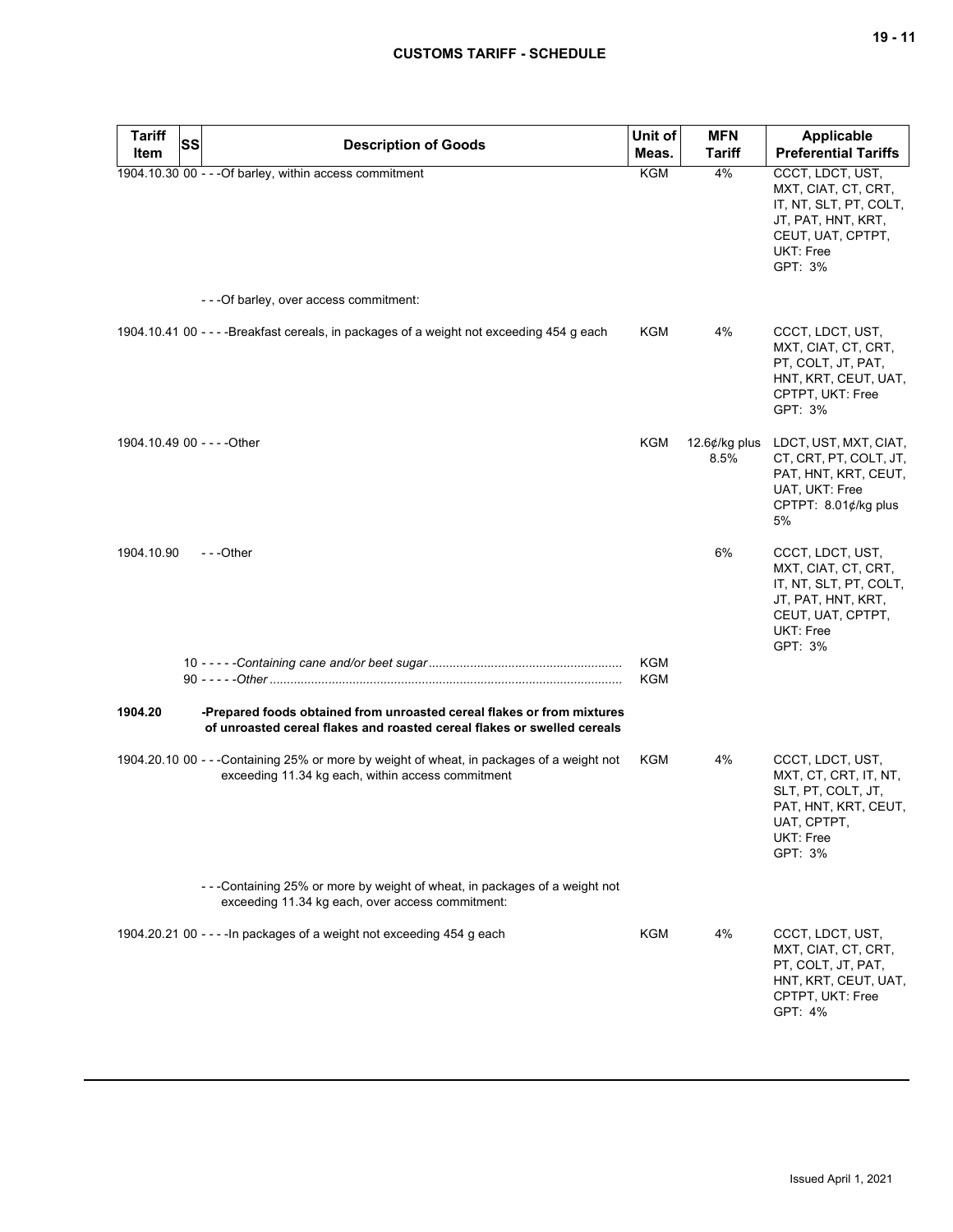| <b>Tariff</b>               | SS | <b>Description of Goods</b>                                                                                     | Unit of                  | <b>MFN</b>                | Applicable                                                                                                                     |
|-----------------------------|----|-----------------------------------------------------------------------------------------------------------------|--------------------------|---------------------------|--------------------------------------------------------------------------------------------------------------------------------|
| Item                        |    |                                                                                                                 | Meas.                    | <b>Tariff</b>             | <b>Preferential Tariffs</b>                                                                                                    |
| 1904.20.29 00 - - - - Other |    |                                                                                                                 | <b>KGM</b>               | 9.17 $¢$ /kg plus<br>8.5% | LDCT, UST, MXT, CT,<br>CRT, PT, COLT, JT,<br>PAT, HNT, KRT, CEUT,<br>UAT, UKT: Free<br>CPTPT: 5.83¢/kg plus<br>5%              |
|                             |    | 1904.20.30 00 - - - Of barley, in packages of a weight not exceeding 11.34 kg each, within<br>access commitment | <b>KGM</b>               | 4%                        | CCCT, LDCT, UST,<br>MXT, CT, CRT, IT, NT,<br>SLT, PT, COLT, JT,<br>PAT, HNT, KRT, CEUT,<br>UAT, CPTPT,<br>UKT: Free<br>GPT: 3% |
|                             |    | - - - Of barley, in packages of a weight not exceeding 11.34 kg each, over<br>access commitment:                |                          |                           |                                                                                                                                |
|                             |    | 1904.20.41 00 - - - - Breakfast cereals, in packages of a weight not exceeding 454 g each                       | KGM                      | 4%                        | CCCT, LDCT, UST,<br>MXT, CT, CRT, PT,<br>COLT, JT, PAT, HNT,<br>KRT, CEUT, UAT,<br>CPTPT, UKT: Free<br>GPT: 3%                 |
| 1904.20.49 00 - - - - Other |    |                                                                                                                 | KGM                      | 9.95¢/kg plus<br>8.5%     | LDCT, UST, MXT, CT,<br>CRT, PT, COLT, JT,<br>PAT, HNT, KRT, CEUT,<br>UAT, UKT: Free<br>CPTPT: 6.33¢/kg plus<br>5%              |
| 1904.20.50                  |    | ---Other, in packages of a weight not exceeding 11.34 kg each                                                   |                          | 6%                        | CCCT, LDCT, UST,<br>MXT, CT, CRT, IT, NT,<br>SLT, PT, COLT, JT,<br>PAT, HNT, KRT, CEUT,<br>UAT, CPTPT,<br>UKT: Free<br>GPT: 3% |
|                             |    |                                                                                                                 | <b>KGM</b><br><b>KGM</b> |                           |                                                                                                                                |
|                             |    | --- In bulk or in packages of a weight exceeding 11.34 kg each:                                                 |                          |                           |                                                                                                                                |
|                             |    | 1904.20.61 00 - - - - Containing 25% or more by weight of wheat, within access commitment                       | KGM                      | 3%                        | CCCT, LDCT, UST,<br>MXT, CT, CRT, IT, NT,<br>SLT, PT, COLT, JT,<br>PAT, HNT, KRT, CEUT,<br>UAT, CPTPT,<br>UKT: Free<br>GPT: 3% |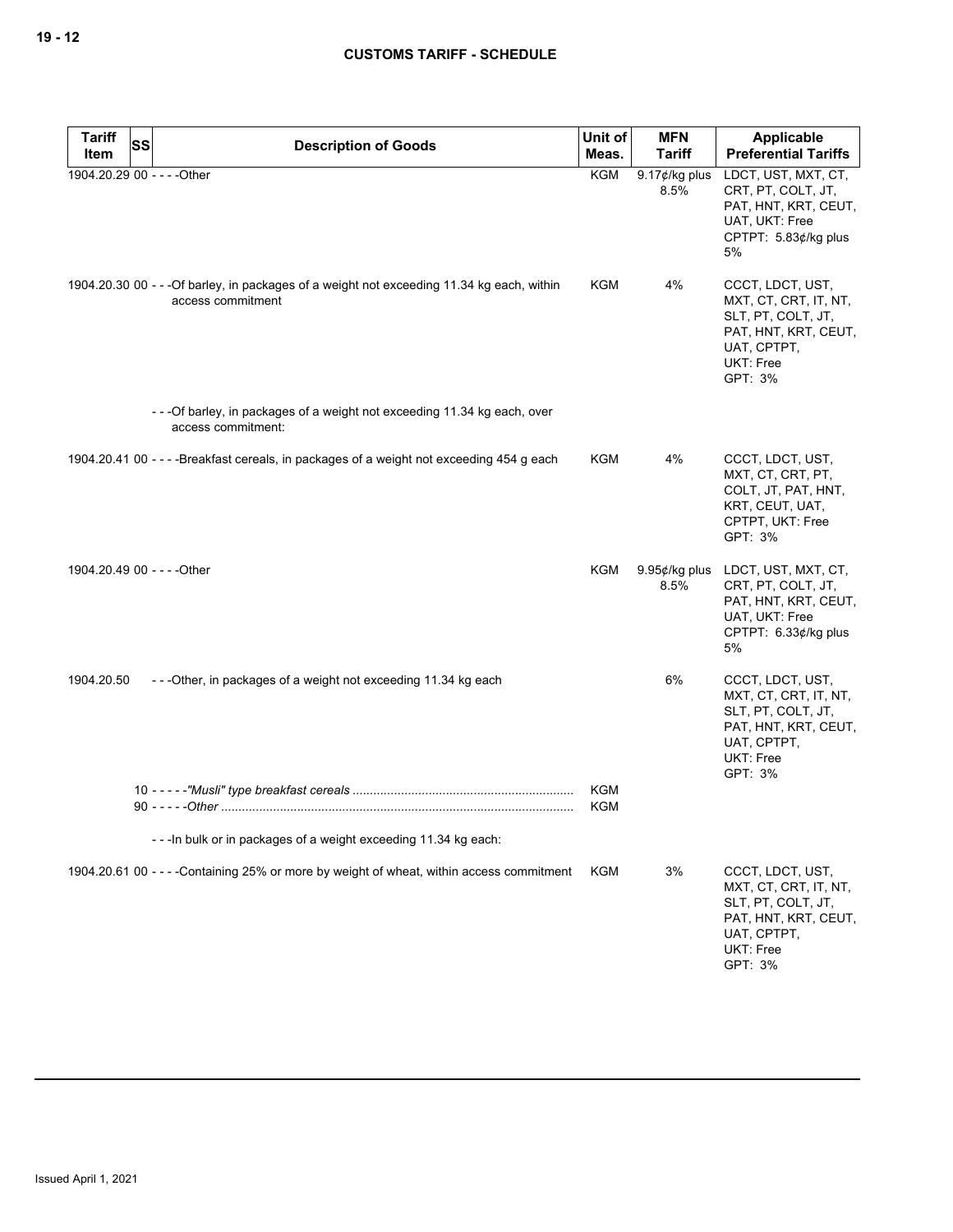| <b>Tariff</b><br><b>SS</b><br>Item | <b>Description of Goods</b>                                                                                                                    | Unit of<br>Meas. | <b>MFN</b><br><b>Tariff</b> | Applicable<br><b>Preferential Tariffs</b>                                                                                      |
|------------------------------------|------------------------------------------------------------------------------------------------------------------------------------------------|------------------|-----------------------------|--------------------------------------------------------------------------------------------------------------------------------|
|                                    | 1904.20.62 00 - - - - Containing 25% or more by weight of wheat, over access commitment                                                        | KGM              | $9.17$ ¢/kg plus<br>6%      | LDCT, UST, MXT, CT,<br>CRT, PT, COLT, JT,<br>PAT, HNT, KRT, CEUT,<br>UAT, UKT: Free<br>CPTPT: 5.83¢/kg plus<br>3.5%            |
|                                    | 1904.20.63 00 - - - - Of barley, within access commitment                                                                                      | KGM              | 3%                          | CCCT, LDCT, UST,<br>MXT, CT, CRT, IT, NT,<br>SLT, PT, COLT, JT,<br>PAT, HNT, KRT, CEUT,<br>UAT, CPTPT,<br>UKT: Free<br>GPT: 3% |
|                                    | 1904.20.64 00 - - - - Of barley, over access commitment                                                                                        | KGM              | $9.95¢/kg$ plus<br>6%       | LDCT, UST, MXT, CT,<br>CRT, PT, COLT, JT,<br>PAT, HNT, KRT, CEUT,<br>UAT, UKT: Free<br>CPTPT: 6.33¢/kg plus<br>3.5%            |
| 1904.20.69 00 - - - - Other        |                                                                                                                                                | <b>KGM</b>       | 4.5%                        | CCCT, LDCT, UST,<br>MXT, CT, CRT, IT, NT,<br>SLT, PT, COLT, JT,<br>PAT, HNT, KRT, CEUT,<br>UAT, CPTPT,<br>UKT: Free<br>GPT: 3% |
| 1904.30                            | -Bulgur wheat                                                                                                                                  |                  |                             |                                                                                                                                |
|                                    | 1904.30.10 00 - - -Containing 25% or more by weight of wheat, in packages of a weight not<br>exceeding 11.34 kg each, within access commitment | KGM              | 4%                          | CCCT, LDCT, UST,<br>MXT, CT, CRT, IT, NT,<br>SLT, PT, COLT, JT,<br>PAT, HNT, KRT, CEUT,<br>UAT, CPTPT,<br>UKT: Free<br>GPT: 3% |
|                                    | - - - Containing 25% or more by weight of wheat, in packages of a weight not<br>exceeding 11.34 kg each, over access commitment:               |                  |                             |                                                                                                                                |
|                                    | 1904.30.21 00 - - - - In packages of a weight not exceeding 454 g each                                                                         | KGM              | 4%                          | CCCT, LDCT, UST,<br>MXT, CT, CRT, PT,<br>COLT, JT, PAT, HNT,<br>KRT, CEUT, UAT,<br>CPTPT, UKT: Free<br>GPT: 4%                 |
| 1904.30.29 00 - - - - Other        |                                                                                                                                                | KGM              | $9.17$ ¢/kg plus<br>8.5%    | LDCT, UST, MXT, CT,<br>CRT, PT, COLT, JT,<br>PAT, HNT, KRT, CEUT,<br>UAT, UKT: Free<br>CPTPT: 5.83¢/kg plus<br>5%              |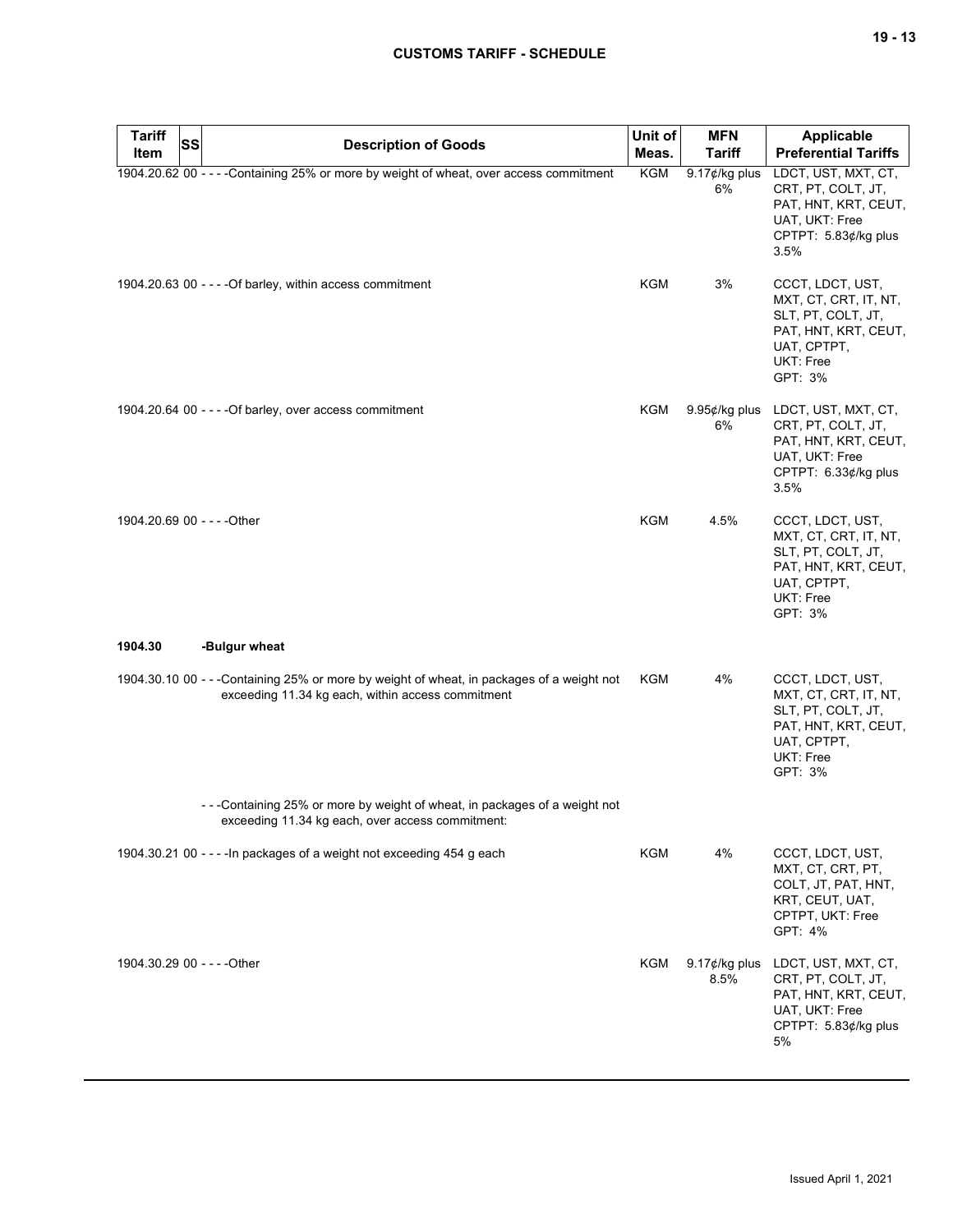| <b>Tariff</b>               | SS | <b>Description of Goods</b>                                                                                                                    | Unit of    | <b>MFN</b>              | Applicable                                                                                                                            |
|-----------------------------|----|------------------------------------------------------------------------------------------------------------------------------------------------|------------|-------------------------|---------------------------------------------------------------------------------------------------------------------------------------|
| Item                        |    |                                                                                                                                                | Meas.      | <b>Tariff</b>           | <b>Preferential Tariffs</b>                                                                                                           |
|                             |    | 1904.30.50 00 - - - Other, in packages of a weight not exceeding 11.34 kg each                                                                 | <b>KGM</b> | 6%                      | CCCT, LDCT, UST,<br>MXT, CT, CRT, IT, NT,<br>SLT, PT, COLT, JT,<br>PAT, HNT, KRT, CEUT,<br>UAT, CPTPT,<br><b>UKT: Free</b><br>GPT: 3% |
|                             |    | --- In bulk or in packages of a weight exceeding 11.34 kg each:                                                                                |            |                         |                                                                                                                                       |
|                             |    | 1904.30.61 00 - - - - Containing 25% or more by weight of wheat, within access commitment                                                      | KGM        | 3%                      | CCCT, LDCT, UST,<br>MXT, CT, CRT, IT, NT,<br>SLT, PT, COLT, JT,<br>PAT, HNT, KRT, CEUT,<br>UAT, CPTPT,<br>UKT: Free<br>GPT: 3%        |
|                             |    | 1904.30.62 00 - - - - Containing 25% or more by weight of wheat, over access commitment                                                        | KGM        | 9.17 $¢$ /kg plus<br>6% | LDCT, UST, MXT, CT,<br>CRT, PT, COLT, JT,<br>PAT, HNT, KRT, CEUT,<br>UAT, UKT: Free<br>CPTPT: 5.83¢/kg plus<br>3.5%                   |
| 1904.30.69 00 - - - - Other |    |                                                                                                                                                | <b>KGM</b> | 4.5%                    | CCCT, LDCT, UST,<br>MXT, CT, CRT, IT, NT,<br>SLT, PT, COLT, JT,<br>PAT, HNT, KRT, CEUT,<br>UAT, CPTPT,<br>UKT: Free<br>GPT: 3%        |
| 1904.90                     |    | -Other                                                                                                                                         |            |                         |                                                                                                                                       |
|                             |    | 1904.90.10 00 - - -Containing 25% or more by weight of wheat, in packages of a weight not<br>exceeding 11.34 kg each, within access commitment | KGM        | 4%                      | CCCT, LDCT, UST,<br>MXT, CT, CRT, IT, NT,<br>SLT, PT, COLT, JT,<br>PAT, HNT, KRT, CEUT,<br>UAT, CPTPT,<br><b>UKT: Free</b><br>GPT: 3% |
|                             |    | -- - Containing 25% or more by weight of wheat, in packages of a weight not<br>exceeding 11.34 kg each, over access commitment:                |            |                         |                                                                                                                                       |
|                             |    | 1904.90.21 00 - - - - In packages of a weight not exceeding 454 g each                                                                         | KGM        | 4%                      | CCCT, LDCT, UST,<br>MXT, CT, CRT, PT,<br>COLT, JT, PAT, HNT,<br>KRT, CEUT, UAT,<br>CPTPT, UKT: Free<br>GPT: 4%                        |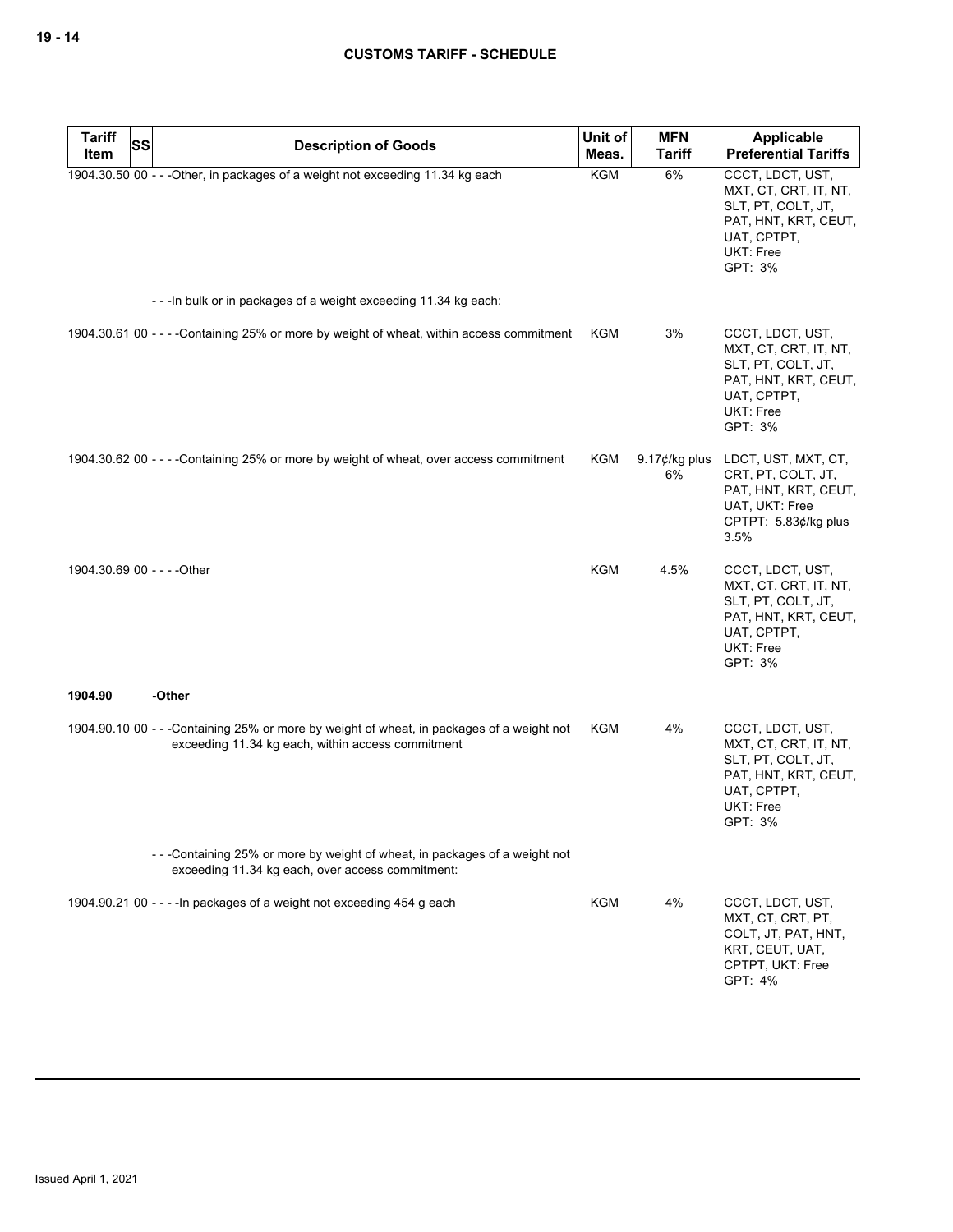| <b>Tariff</b>               | SS | <b>Description of Goods</b>                                                                                     | Unit of    | <b>MFN</b>            | <b>Applicable</b>                                                                                                                    |
|-----------------------------|----|-----------------------------------------------------------------------------------------------------------------|------------|-----------------------|--------------------------------------------------------------------------------------------------------------------------------------|
| Item                        |    |                                                                                                                 | Meas.      | <b>Tariff</b>         | <b>Preferential Tariffs</b>                                                                                                          |
| 1904.90.29 00 - - - - Other |    |                                                                                                                 | KGM        | 9.17¢/kg plus<br>8.5% | LDCT, UST, MXT, CT,<br>CRT, PT, COLT, JT,<br>PAT, HNT, KRT, CEUT,<br>UAT, UKT: Free<br>CPTPT: 5.83¢/kg plus<br>5%                    |
|                             |    | 1904.90.30 00 - - - Of barley, in packages of a weight not exceeding 11.34 kg each, within<br>access commitment | KGM        | 4%                    | CCCT, LDCT, UST,<br>MXT, CT, CRT, IT, NT,<br>SLT, PT, COLT, JT,<br>PAT, HNT, KRT, CEUT,<br>UAT, CPTPT,<br>UKT: Free<br>GPT: 3%       |
|                             |    | 1904.90.40 00 - - - Of barley, in packages of a weight not exceeding 11.34 kg each, over<br>access commitment   | KGM        | 9.95¢/kg plus<br>8.5% | LDCT, UST, MXT, CT,<br>CRT, PT, COLT, JT,<br>PAT, HNT, KRT, CEUT,<br>UAT, UKT: Free<br>CPTPT: 6.33¢/kg plus<br>5%                    |
|                             |    | 1904.90.50 00 - - - Other, in packages of a weight not exceeding 11.34 kg each                                  | KGM        | 6%                    | CCCT, LDCT, UST,<br>MXT, CIAT, CT, CRT,<br>IT, NT, SLT, PT, COLT,<br>JT, PAT, HNT, KRT,<br>CEUT, UAT, CPTPT,<br>UKT: Free<br>GPT: 3% |
|                             |    | - - - In bulk or in packages of a weight exceeding 11.34 kg each:                                               |            |                       |                                                                                                                                      |
|                             |    | 1904.90.61 00 - - - - Containing 25% or more by weight of wheat, within access commitment                       | KGM        | 3%                    | CCCT, LDCT, UST,<br>MXT, CT, CRT, IT, NT,<br>SLT, PT, COLT, JT,<br>PAT, HNT, KRT, CEUT,<br>UAT, CPTPT,<br>UKT: Free<br>GPT: 3%       |
|                             |    | 1904.90.62 00 - - - - Containing 25% or more by weight of wheat, over access commitment                         | KGM        | 6%                    | 9.17¢/kg plus LDCT, UST, MXT, CT,<br>CRT, PT, COLT, JT,<br>PAT, HNT, KRT, CEUT,<br>UAT, UKT: Free<br>CPTPT: 5.83¢/kg plus<br>3.5%    |
|                             |    | 1904.90.63 00 - - - - Of barley, within access commitment                                                       | <b>KGM</b> | 3%                    | CCCT, LDCT, UST,<br>MXT, CT, CRT, IT, NT,<br>SLT, PT, COLT, JT,<br>PAT, HNT, KRT, CEUT,<br>UAT, CPTPT,<br>UKT: Free<br>GPT: 3%       |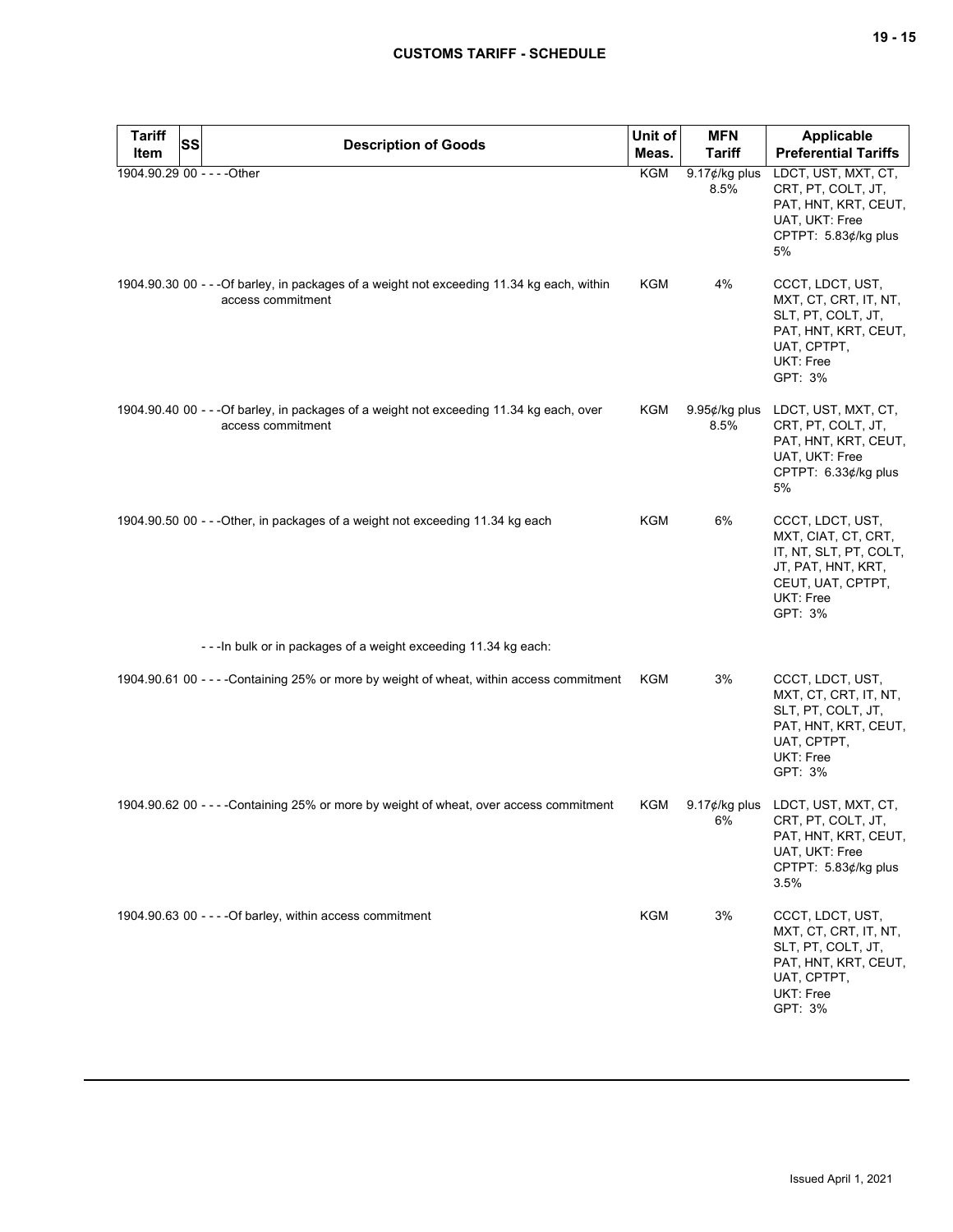| <b>Tariff</b><br><b>SS</b> | <b>Description of Goods</b>                                                                                                                                                                                                | Unit of    | <b>MFN</b>          | Applicable                                                                                                                           |
|----------------------------|----------------------------------------------------------------------------------------------------------------------------------------------------------------------------------------------------------------------------|------------|---------------------|--------------------------------------------------------------------------------------------------------------------------------------|
| Item                       |                                                                                                                                                                                                                            | Meas.      | <b>Tariff</b>       | <b>Preferential Tariffs</b>                                                                                                          |
|                            | 1904.90.64 00 - - - - Of barley, over access commitment                                                                                                                                                                    | KGM        | 9.95¢/kg plus<br>6% | LDCT, UST, MXT, CT,<br>CRT, PT, COLT, JT,<br>PAT, HNT, KRT, CEUT,<br>UAT, UKT: Free<br>CPTPT: 6.33¢/kg plus<br>3.5%                  |
| 1904.90.69                 | - - - - Other                                                                                                                                                                                                              |            | 4.5%                | CCCT, LDCT, UST,<br>MXT, CIAT, CT, CRT,<br>IT, NT, SLT, PT, COLT,<br>JT, PAT, HNT, KRT,<br>CEUT, UAT, CPTPT,<br>UKT: Free<br>GPT: 3% |
|                            |                                                                                                                                                                                                                            | KGM<br>KGM |                     |                                                                                                                                      |
| 19.05                      | Bread, pastry, cakes, biscuits and other bakers' wares, whether or not<br>containing cocoa; communion wafers, empty cachets of a kind suitable<br>for pharmaceutical use, sealing wafers, rice paper and similar products. |            |                     |                                                                                                                                      |
| 1905.10                    | -Crispbread                                                                                                                                                                                                                |            |                     |                                                                                                                                      |
|                            | 1905.10.10 00 - - -Leavened with yeast, containing 25% or more by weight of wheat, within<br>access commitment                                                                                                             | KGM        | Free                | CCCT, LDCT, GPT,<br>UST, MXT, CIAT, CT,<br>CRT, IT, NT, SLT, PT,<br>COLT, JT, PAT, HNT,<br>KRT, CEUT, UAT,<br>CPTPT, UKT: Free       |
|                            | ---Leavened with yeast, containing 25% or more by weight of wheat, over<br>access commitment:                                                                                                                              |            |                     |                                                                                                                                      |
|                            | 1905.10.21 00 - - - - In packages of a weight not exceeding 454 g each                                                                                                                                                     | KGM        | Free                | CCCT, LDCT, GPT,<br>UST, MXT, CIAT, CT,<br>CRT, IT, NT, SLT, PT,<br>COLT, JT, PAT, HNT,<br>KRT, CEUT, UAT,<br>CPTPT, UKT: Free       |
|                            | 1905.10.29 00 - - - - Other                                                                                                                                                                                                | KGM        | 13.51¢/kg           | LDCT, UST, MXT, CT,<br>CRT, PT, COLT, JT,<br>PAT, HNT, KRT, CEUT,<br>UAT, UKT: Free<br>CPTPT: 8.59¢/kg                               |
|                            | 1905.10.30 00 - - - Other, leavened with yeast                                                                                                                                                                             | <b>KGM</b> | Free                | CCCT, LDCT, GPT,<br>UST, MXT, CIAT, CT,<br>CRT, IT, NT, SLT, PT,<br>COLT, JT, PAT, HNT,<br>KRT, CEUT, UAT,<br>CPTPT, UKT: Free       |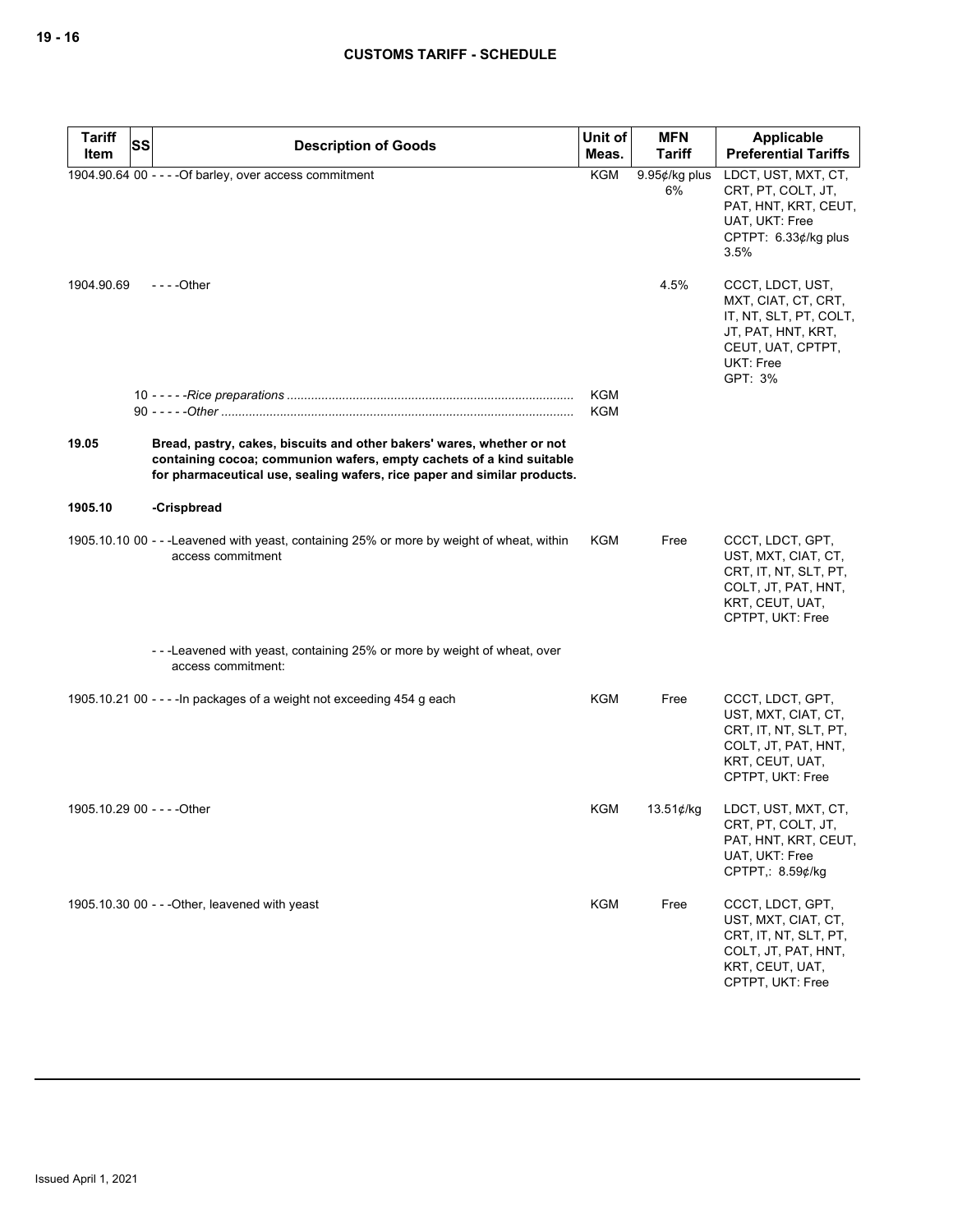| <b>Tariff</b><br>Item       | SS | <b>Description of Goods</b>                                                                                                                                                 | Unit of<br>Meas. | <b>MFN</b><br><b>Tariff</b> | <b>Applicable</b><br><b>Preferential Tariffs</b>                                                                                   |
|-----------------------------|----|-----------------------------------------------------------------------------------------------------------------------------------------------------------------------------|------------------|-----------------------------|------------------------------------------------------------------------------------------------------------------------------------|
|                             |    | 1905.10.40 00 - - - Not leavened with yeast, in packages of a weight not exceeding 11.34 kg<br>each, containing 25% or more by weight of wheat, within access<br>commitment | <b>KGM</b>       | 4%                          | CCCT, LDCT, UST,<br>MXT, CT, CRT, IT, NT,<br>SLT, PT, COLT, JT,<br>PAT, HNT, KRT, CEUT,<br>UAT, CPTPT,<br>UKT: Free<br>GPT: 3%     |
|                             |    | ---Not leavened with yeast, in packages of a weight not exceeding 11.34 kg<br>each, containing 25% or more by weight of wheat, over access<br>commitment:                   |                  |                             |                                                                                                                                    |
|                             |    | 1905.10.51 00 - - - - In packages of a weight not exceeding 454 g each                                                                                                      | KGM              | 4%                          | CCCT, LDCT, UST,<br>MXT, CT, CRT, PT,<br>COLT, JT, PAT, HNT,<br>KRT, CEUT, UAT,<br>CPTPT, UKT: Free<br>GPT: 4%                     |
| 1905.10.59 00 - - - - Other |    |                                                                                                                                                                             | KGM              | 8.5%                        | 13.51¢/kg plus LDCT, UST, MXT, CT,<br>CRT, PT, COLT, JT,<br>PAT, HNT, KRT, CEUT,<br>UAT, UKT: Free<br>CPTPT: 8.59¢/kg plus<br>5%   |
|                             |    | 1905.10.60 00 - - - Other, not leavened with yeast, in packages of a weight not exceeding<br>11.34 kg each                                                                  | KGM              | 6%                          | CCCT, LDCT, UST,<br>MXT, CT, CRT, IT, NT,<br>SLT, PT, COLT, JT,<br>PAT, HNT, KRT, CEUT,<br>UAT, CPTPT,<br>UKT: Free<br>GPT: 3%     |
|                             |    | ---Other, not leavened with yeast, in bulk or in packages of a weight<br>exceeding 11.34 kg each:                                                                           |                  |                             |                                                                                                                                    |
|                             |    | 1905.10.71 00 - - - - Containing 25% or more by weight of wheat, within access commitment                                                                                   | KGM              | 3%                          | CCCT, LDCT, UST,<br>MXT, CT, CRT, IT, NT,<br>SLT, PT, COLT, JT,<br>PAT, HNT, KRT, CEUT,<br>UAI, CPIPI,<br>UKT: Free<br>GPT: 3%     |
|                             |    | 1905.10.72 00 - - - - Containing 25% or more by weight of wheat, over access commitment                                                                                     | KGM              | 6%                          | 13.51¢/kg plus LDCT, UST, MXT, CT,<br>CRT, PT, COLT, JT,<br>PAT, HNT, KRT, CEUT,<br>UAT, UKT: Free<br>CPTPT: 8.59¢/kg plus<br>3.5% |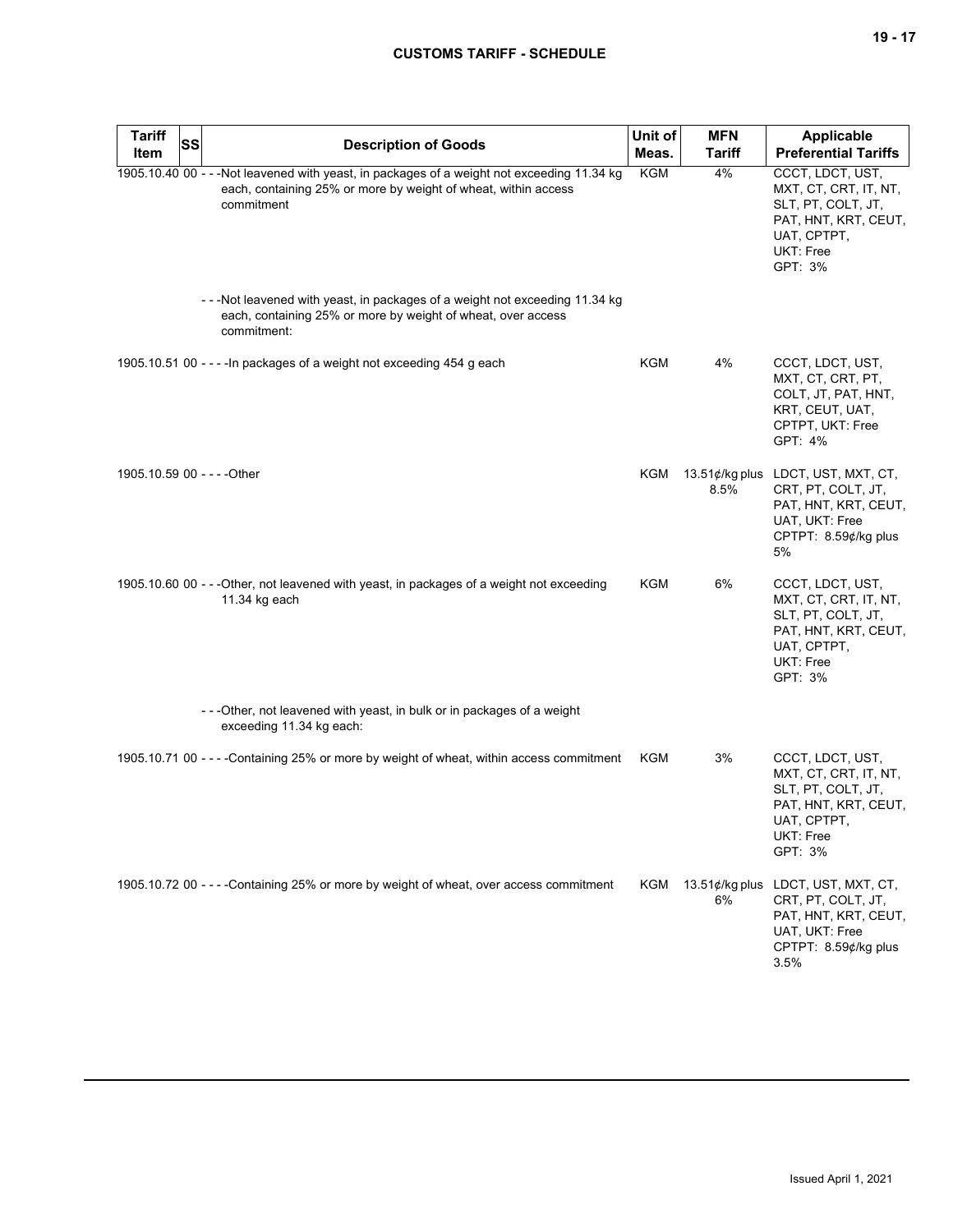| <b>Tariff</b><br><b>SS</b>  | <b>Description of Goods</b>                                                                                                                        | Unit of    | <b>MFN</b>              | Applicable                                                                                                                            |
|-----------------------------|----------------------------------------------------------------------------------------------------------------------------------------------------|------------|-------------------------|---------------------------------------------------------------------------------------------------------------------------------------|
| Item                        |                                                                                                                                                    | Meas.      | <b>Tariff</b>           | <b>Preferential Tariffs</b>                                                                                                           |
| 1905.10.79 00 - - - - Other |                                                                                                                                                    | <b>KGM</b> | 4.5%                    | CCCT, LDCT, UST,<br>MXT, CT, CRT, IT, NT,<br>SLT, PT, COLT, JT,<br>PAT, HNT, KRT, CEUT,<br>UAT, CPTPT,<br><b>UKT: Free</b><br>GPT: 3% |
|                             | 1905.20.00 00 -Gingerbread and the like                                                                                                            | <b>KGM</b> | 3%                      | AUT, NZT, CCCT, LDCT,<br>UST, MXT, CT, CRT, IT,<br>NT, SLT, PT, COLT, JT,<br>PAT, HNT, KRT, CEUT,<br>UAT, CPTPT,<br>UKT: Free         |
|                             | -Sweet biscuits; waffles and wafers:                                                                                                               |            |                         |                                                                                                                                       |
| 1905.31                     | - -Sweet biscuits                                                                                                                                  |            |                         |                                                                                                                                       |
|                             | 1905.31.10 00 - - - Certified by Health Canada as special low protein or protein-free products KGM                                                 |            | Free                    | CCCT, LDCT, GPT,<br>UST, MXT, CIAT, CT,<br>CRT, IT, NT, SLT, PT,<br>COLT, JT, PAT, HNT,<br>KRT, CEUT, UAT,<br>CPTPT, UKT: Free        |
|                             | --Other biscuits valued at $44¢$ /kg or more, said value to be based on the net<br>weight and to include the value of the usual retail package:    |            |                         |                                                                                                                                       |
|                             | 1905.31.21 00 - - - - Containing 25% or more by weight of wheat, within access commitment                                                          | KGM        | 2%                      | AUT, NZT, CCCT, LDCT,<br>UST, MXT, CIAT, CT,<br>CRT, IT, NT, SLT, PT,<br>COLT, JT, PAT, HNT,<br>KRT, CEUT, UAT,<br>CPTPT, UKT: Free   |
|                             | 1905.31.22 00 - - - - Containing 25% or more by weight of wheat, in packages of a weight not KGM<br>exceeding 1.36 kg each, over access commitment |            | 2%                      | AUT, NZT, CCCT, LDCT,<br>UST, MXT, CIAT, CT,<br>CRT, PT, COLT, JT,<br>PAT, HNT, KRT, CEUT,<br>UAT, CPTPT,<br>UKT: Free                |
|                             | 1905.31.23 00 - - - - Containing 25% or more by weight of wheat, over access commitment                                                            | <b>KGM</b> | 5.42 $¢$ /kg plus<br>4% | LDCT, UST, MXT, CIAT,<br>CT, CRT, PT, COLT, JT,<br>PAT, HNT, KRT, CEUT,<br>UAT, UKT: Free<br>CPTPT: 3.44¢/kg plus<br>2.5%             |
| 1905.31.29 00 - - - - Other |                                                                                                                                                    | <b>KGM</b> | 3%                      | AUT, NZT, CCCT, LDCT,<br>UST, MXT, CIAT, CT,<br>CRT, IT, NT, SLT, PT,<br>COLT, JT, PAT, HNT,<br>KRT, CEUT, UAT,<br>CPTPT, UKT: Free   |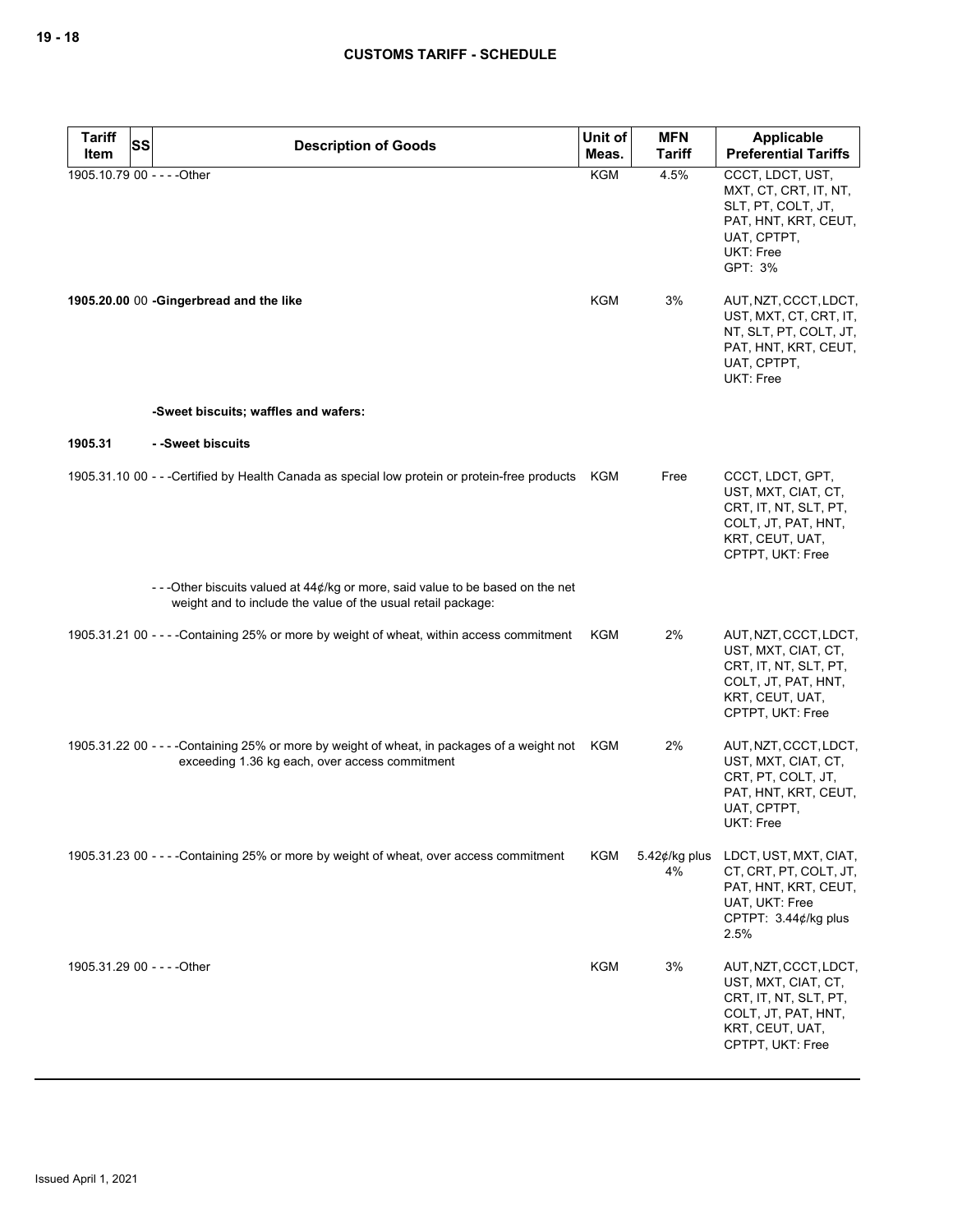| <b>Tariff</b><br>Item | <b>SS</b> | <b>Description of Goods</b>                                                                                                                                               | Unit of<br>Meas. | <b>MFN</b><br><b>Tariff</b> | <b>Applicable</b><br><b>Preferential Tariffs</b>                                                                                     |
|-----------------------|-----------|---------------------------------------------------------------------------------------------------------------------------------------------------------------------------|------------------|-----------------------------|--------------------------------------------------------------------------------------------------------------------------------------|
|                       |           | $- -$ Other:                                                                                                                                                              |                  |                             |                                                                                                                                      |
|                       |           | 1905.31.91 00 - - - - Containing 25% or more by weight of wheat, within access commitment                                                                                 | <b>KGM</b>       | 2%                          | CCCT, LDCT, UST,<br>MXT, CIAT, CT, CRT,<br>IT, NT, SLT, PT, COLT,<br>JT, PAT, HNT, KRT,<br>CEUT, UAT, CPTPT,<br>UKT: Free<br>GPT: 2% |
|                       |           | 1905.31.92 00 - - - -Sweet biscuits containing 25% or more by weight of wheat, in packages<br>of a weight not exceeding 1.36 kg each, over access commitment              | KGM              | 2%                          | CCCT, LDCT, UST,<br>MXT, CIAT, CT, CRT,<br>PT, COLT, JT, PAT,<br>HNT, KRT, CEUT, UAT,<br>CPTPT, UKT: Free<br>GPT: 2%                 |
|                       |           | 1905.31.93 00 - - - - Other, containing 25% or more by weight of wheat, over access<br>commitment                                                                         | KGM              | 5.42¢/kg plus<br>4%         | LDCT, UST, MXT, CIAT,<br>CT, CRT, PT, COLT, JT,<br>PAT, HNT, KRT, CEUT,<br>UAT, UKT: Free<br>CPTPT: 3.44¢/kg plus<br>2.5%            |
|                       |           | 1905.31.99 00 - - - - Other                                                                                                                                               | <b>KGM</b>       | 3%                          | CCCT, LDCT, UST,<br>MXT, CIAT, CT, CRT,<br>IT, NT, SLT, PT, COLT,<br>JT, PAT, HNT, KRT,<br>CEUT, UAT, CPTPT,<br>UKT: Free<br>GPT: 2% |
| 1905.32               |           | - - Waffles and wafers                                                                                                                                                    |                  |                             |                                                                                                                                      |
|                       |           | 1905.32.10 00 - - -Certified by Health Canada as special low protein or protein-free products KGM                                                                         |                  | Free                        | CCCT, LDCT, GPT,<br>UST, MXT, CIAT, CT,<br>CRT, IT, NT, SLT, PT,<br>COLT, JT, PAT, HNT,<br>KRT, CEUT, UAT,<br>CPTPT, UKT: Free       |
|                       |           | $- -$ Other:                                                                                                                                                              |                  |                             |                                                                                                                                      |
|                       |           | 1905.32.91 00 - - - - Containing 25% or more by weight of wheat, within access commitment                                                                                 | KGM              | 2%                          | CCCT, LDCT, UST,<br>MXT, CIAT, CT, CRT,<br>IT, NT, SLT, PT, COLT,<br>JT, PAT, HNT, KRT,<br>CEUT, UAT, CPTPT,<br>UKT: Free<br>GPT: 2% |
|                       |           | 1905.32.92 00 - - - - Wafers and frozen waffles containing 25% or more by weight of wheat, in<br>packages of a weight not exceeding 454 g each, over access<br>commitment | KGM              | 2%                          | CCCT, LDCT, UST,<br>MXT, CIAT, CT, CRT,<br>PT, COLT, JT, PAT,<br>HNT, KRT, CEUT, UAT,<br>CPTPT, UKT: Free<br>GPT: 2%                 |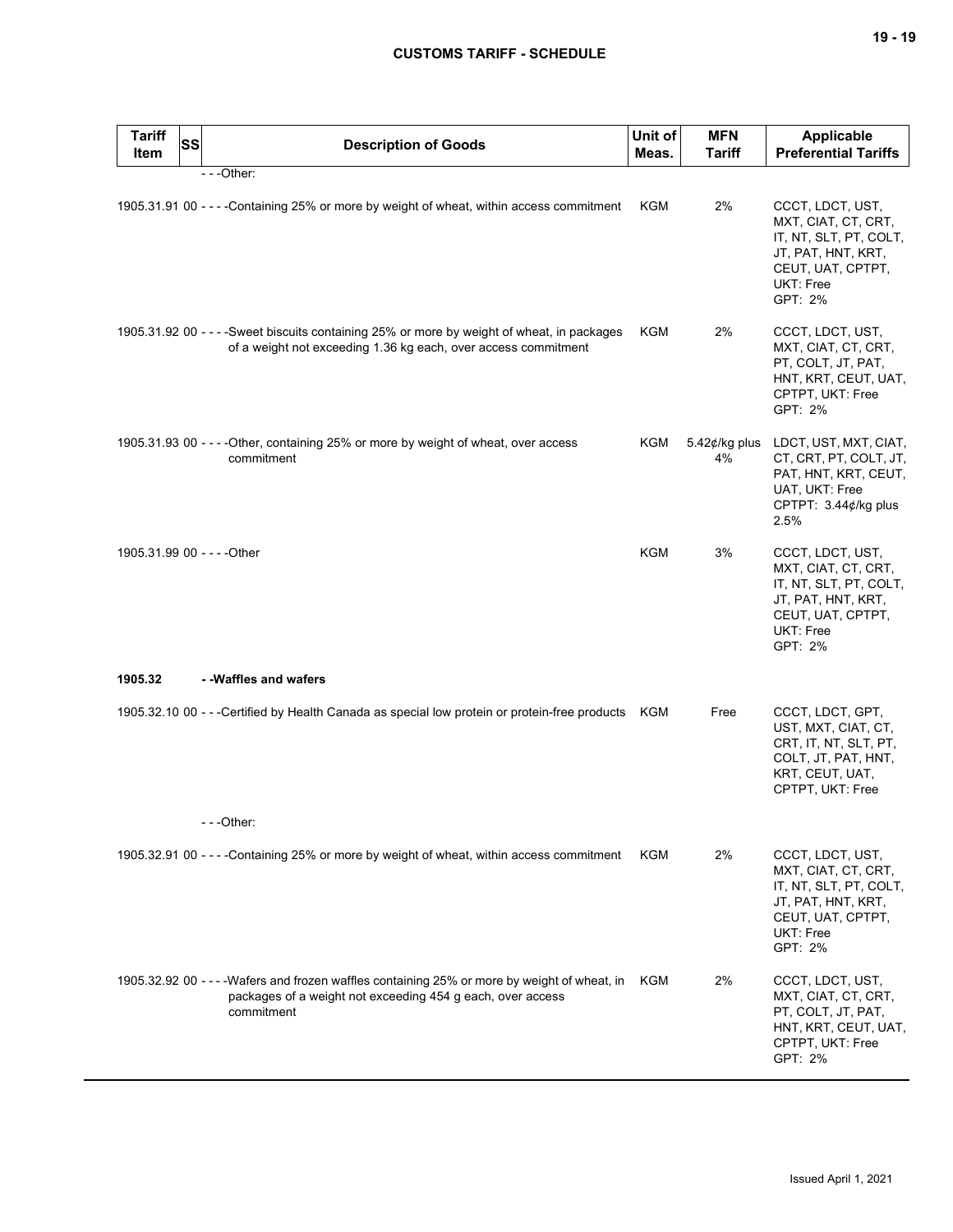| <b>Tariff</b><br>Item       | <b>SS</b> | <b>Description of Goods</b>                                                                                            | Unit of<br>Meas. | <b>MFN</b><br><b>Tariff</b> | Applicable<br><b>Preferential Tariffs</b>                                                                                            |
|-----------------------------|-----------|------------------------------------------------------------------------------------------------------------------------|------------------|-----------------------------|--------------------------------------------------------------------------------------------------------------------------------------|
|                             |           | 1905.32.93 00 - - - - Other, containing 25% or more by weight of wheat, over access<br>commitment                      | <b>KGM</b>       | 5.42 $¢$ /kg plus<br>4%     | LDCT, UST, MXT, CIAT,<br>CT, CRT, PT, COLT, JT,<br>PAT, HNT, KRT, CEUT,<br>UAT, UKT: Free<br>CPTPT: 3.44¢/kg plus<br>2.5%            |
| 1905.32.99 00 - - - - Other |           |                                                                                                                        | KGM              | 3%                          | CCCT, LDCT, UST,<br>MXT, CIAT, CT, CRT,<br>IT, NT, SLT, PT, COLT,<br>JT, PAT, HNT, KRT,<br>CEUT, UAT, CPTPT,<br>UKT: Free<br>GPT: 2% |
| 1905.40                     |           | -Rusks, toasted bread and similar toasted products                                                                     |                  |                             |                                                                                                                                      |
|                             |           | 1905.40.10 00 - - - Special dietary, as defined under regulations of Health Canada                                     | KGM              | Free                        | CCCT, LDCT, GPT,<br>UST, MXT, CIAT, CT,<br>CRT, IT, NT, SLT, PT,<br>COLT, JT, PAT, HNT,<br>KRT, CEUT, UAT,<br>CPTPT, UKT: Free       |
|                             |           | 1905.40.20 00 - - - Other, leavened with yeast, containing 25% or more by weight of wheat,<br>within access commitment | <b>KGM</b>       | Free                        | CCCT, LDCT, GPT,<br>UST, MXT, CIAT, CT,<br>CRT, IT, NT, SLT, PT,<br>COLT, JT, PAT, HNT,<br>KRT, CEUT, UAT,<br>CPTPT, UKT: Free       |
|                             |           | - - - Other, leavened with yeast, containing 25% or more by weight of wheat,<br>over access commitment:                |                  |                             |                                                                                                                                      |
|                             |           | 1905.40.31 00 - - - - In packages of a weight not exceeding 454 g each                                                 | <b>KGM</b>       | Free                        | CCCT, LDCT, GPT,<br>UST, MXT, CIAT, CT,<br>CRT, IT, NT, SLT, PT,<br>COLT, JT, PAT, HNT,<br>KRT, CEUT, UAT,<br>CPTPT, UKT: Free       |
| 1905.40.39 00 - - - - Other |           |                                                                                                                        | <b>KGM</b>       | 13.51¢/kg                   | LDCT, UST, MXT, CIAT,<br>CT, CRT, PT, COLT, JT,<br>PAT, HNT, KRT, CEUT,<br>UAT, UKT: Free<br>CPTPT: 8.59¢/kg                         |
|                             |           | 1905.40.40 00 - - - Other, leavened with yeast                                                                         | <b>KGM</b>       | Free                        | CCCT, LDCT, GPT,<br>UST, MXT, CIAT, CT,<br>CRT, IT, NT, SLT, PT,<br>COLT, JT, PAT, HNT,<br>KRT, CEUT, UAT,<br>CPTPT, UKT: Free       |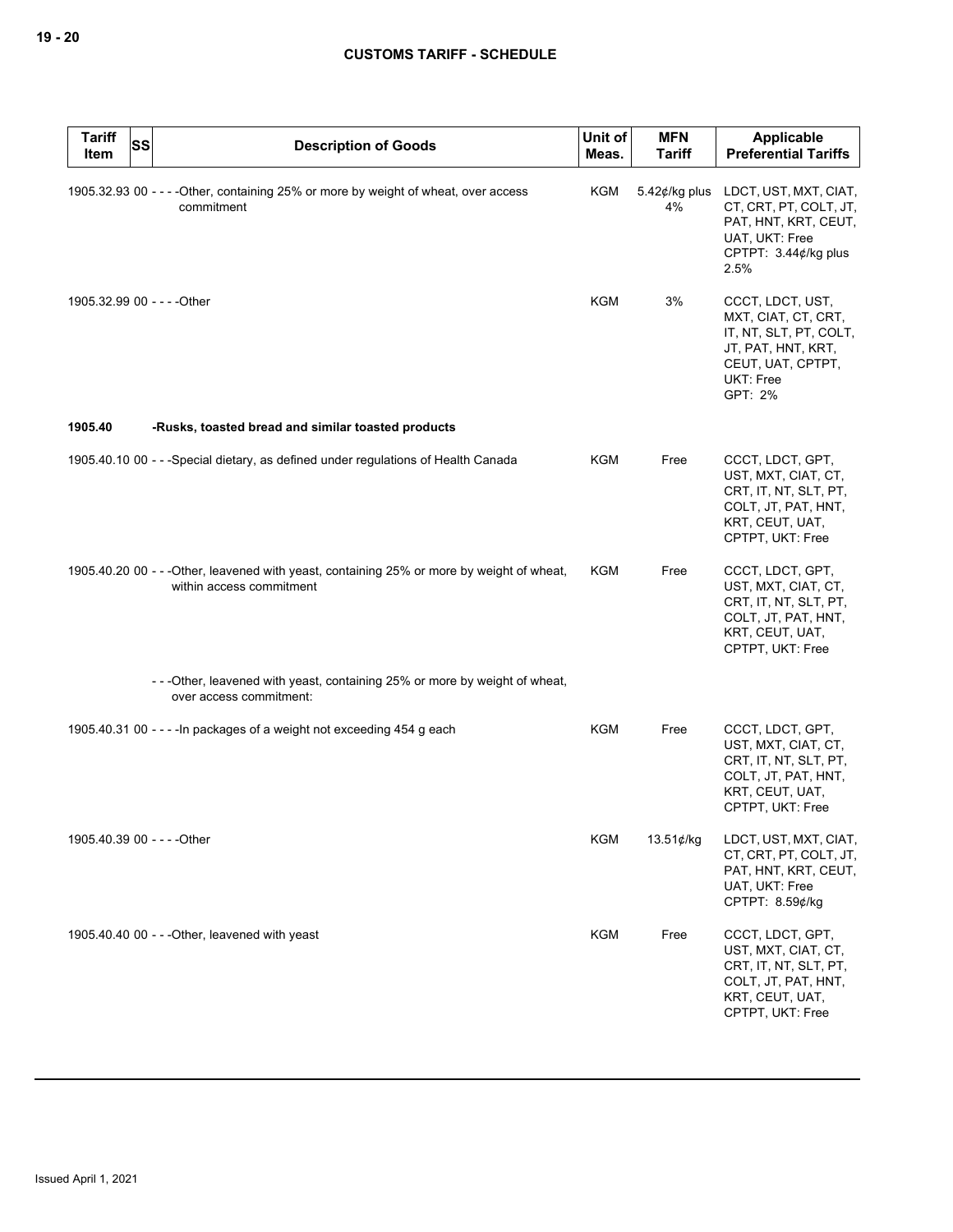| <b>Tariff</b><br><b>Item</b> | <b>SS</b> | <b>Description of Goods</b>                                                                                                                                                                                       | Unit of<br>Meas. | <b>MFN</b><br><b>Tariff</b> | Applicable<br><b>Preferential Tariffs</b>                                                                                                |
|------------------------------|-----------|-------------------------------------------------------------------------------------------------------------------------------------------------------------------------------------------------------------------|------------------|-----------------------------|------------------------------------------------------------------------------------------------------------------------------------------|
|                              |           | 1905.40.50 00 - - - Other, not leavened with yeast, containing 25% or more by weight of<br>wheat, within access commitment                                                                                        | KGM              | 3.5%                        | CCCT, LDCT, UST,<br>MXT, CIAT, CT, CRT,<br>IT, NT, SLT, PT, COLT,<br>JT, PAT, HNT, KRT,<br>CEUT, UAT, CPTPT,<br>UKT: Free<br>GPT: 3%     |
|                              |           | - - - Other, not leavened with yeast, containing 25% or more by weight of<br>wheat, over access commitment:                                                                                                       |                  |                             |                                                                                                                                          |
|                              |           | 1905.40.61 00 - - - - In packages of a weight not exceeding 454 g each                                                                                                                                            | KGM              | 3.5%                        | CCCT, LDCT, UST,<br>MXT, CIAT, CT, CRT,<br>PT, COLT, JT, PAT,<br>HNT, KRT, CEUT, UAT,<br>CPTPT, UKT: Free<br>GPT: 3%                     |
| 1905.40.69 00 - - - - Other  |           |                                                                                                                                                                                                                   | KGM              | 7.5%                        | 13.51¢/kg plus LDCT, UST, MXT, CIAT,<br>CT, CRT, PT, COLT, JT,<br>PAT, HNT, KRT, CEUT,<br>UAT, UKT: Free<br>CPTPT: 8.59¢/kg plus<br>4,5% |
| 1905.40.90 00 - - - Other    |           |                                                                                                                                                                                                                   | <b>KGM</b>       | 5.5%                        | CCCT, LDCT, UST,<br>MXT, CIAT, CT, CRT,<br>IT, NT, SLT, PT, COLT,<br>JT, PAT, HNT, KRT,<br>CEUT, UAT, CPTPT,<br>UKT: Free<br>GPT: 3%     |
| 1905.90                      |           | -Other                                                                                                                                                                                                            |                  |                             |                                                                                                                                          |
|                              |           | 1905.90.10 00 - - - Special dietary biscuits as defined under regulations of Health Canada;<br>Low protein or protein-free biscuits certified by Health Canada as special<br>low protein or protein-free products | KGM              | Free                        | CCCT, LDCT, GPT,<br>UST, MXT, CIAT, CT,<br>CRT, IT, NT, SLT, PT,<br>COLT, JT, PAT, HNT,<br>KRT, CEUT, UAT,<br>CPTPT, UKT: Free           |
|                              |           | 1905.90.20 00 - - - Bread, leavened with yeast;<br>Unleavened bread for sacramental purposes and communion wafers                                                                                                 | KGM              | Free                        | CCCT, LDCT, GPT,<br>UST, MXT, CIAT, CT,<br>CRT, IT, NT, SLT, PT,<br>COLT, JT, PAT, HNT,<br>KRT, CEUT, UAT,<br>CPTPT, UKT: Free           |

- - -Other bread: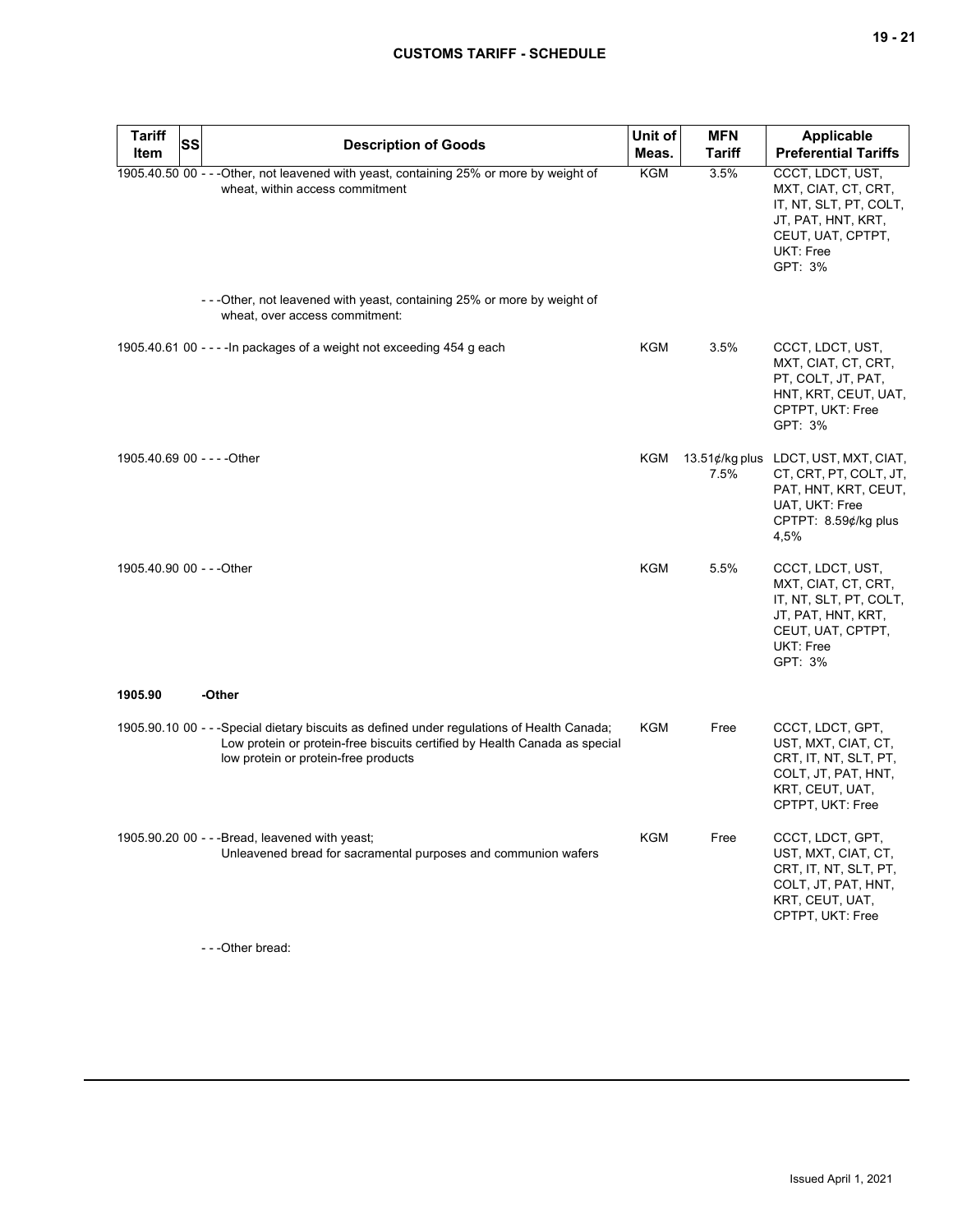| <b>Tariff</b><br>Item | SS | <b>Description of Goods</b>                                                                                                                                                                                                                        | Unit of<br>Meas.  | <b>MFN</b><br><b>Tariff</b> | <b>Applicable</b><br><b>Preferential Tariffs</b>                                                                                               |
|-----------------------|----|----------------------------------------------------------------------------------------------------------------------------------------------------------------------------------------------------------------------------------------------------|-------------------|-----------------------------|------------------------------------------------------------------------------------------------------------------------------------------------|
|                       |    | 1905.90.31 00 - - - -Containing 25% or more by weight of wheat, in packages of a weight not<br>exceeding 11.34 kg each, within access commitment                                                                                                   | KGM               | 4%                          | CCCT, LDCT, UST,<br>MXT, CIAT, CT, CRT,<br>IT, NT, SLT, PT, COLT,<br>JT, PAT, HNT, KRT,<br>CEUT, UAT, CPTPT,<br>UKT: Free<br>GPT: 4%           |
|                       |    | 1905.90.32 00 - - - - Fresh bread, buns and rolls, in packages of a weight not exceeding<br>1.36 kg each, or other bread in packages of a weight not exceeding<br>454 g each, containing 25% or more by weight of wheat, over access<br>commitment | KGM               | 4%                          | CCCT, LDCT, UST,<br>MXT, CIAT, CT, CRT,<br>PT, COLT, JT, PAT,<br>HNT, KRT, CEUT, UAT,<br>CPTPT, UKT: Free<br>GPT: 4%                           |
|                       |    | 1905.90.33 00 - - - - Other, containing 25% or more by weight of wheat, in packages of a<br>weight not exceeding 11.34 kg each, over access commitment                                                                                             | KGM               | $8.47$ ¢/kg plus<br>8.5%    | LDCT, UST, MXT, CIAT,<br>CT, CRT, PT, COLT, JT,<br>PAT, HNT, KRT, CEUT,<br>UAT, UKT: Free<br>CPTPT: 5.39¢/kg plus<br>5%                        |
|                       |    | 1905.90.34 00 - - - - Containing 25% or more by weight of wheat, in bulk or in packages of a<br>weight exceeding 11.34 kg each, within access commitment                                                                                           | KGM               | 3%                          | CCCT, LDCT, UST,<br>MXT, CIAT, CT, CRT,<br>IT, NT, SLT, PT, COLT,<br>JT, PAT, HNT, KRT,<br>CEUT, UAT, CPTPT,<br>UKT: Free<br>GPT: 3%           |
|                       |    | 1905.90.35 00 - - - - Containing 25% or more by weight of wheat, in bulk or in packages of a<br>weight exceeding 11.34 kg each, over access commitment                                                                                             | KGM               | $8.47$ ¢/kg plus<br>6%      | LDCT, UST, MXT, CIAT,<br>CT, CRT, PT, COLT, JT,<br>PAT, HNT, KRT, CEUT,<br>UAT, UKT: Free<br>CPTPT: 5.39¢/kg plus<br>3.5%                      |
| 1905.90.39            |    | - - - - Other                                                                                                                                                                                                                                      |                   | 4.5%                        | CCCT, LDCT, UST,<br>MXT, CIAT, CT, CRT,<br>IT, NT, SLT, PT, COLT,<br>JT, PAT, HNT, KRT,<br>CEUT, UAT, CPTPT,<br>UKT: Free<br>GPT: 3%           |
|                       |    | 20 ----- In bulk or in packages of a weight exceeding 11.34 kg each<br>---Other biscuits:                                                                                                                                                          | KGM<br><b>KGM</b> |                             |                                                                                                                                                |
|                       |    | 1905.90.41 00 - - - -Containing 25% or more by weight of wheat, valued at 44¢/kg or more,<br>said value to be based on the net weight and to include the value of the<br>usual retail package, within access commitment                            | KGM               | 2%                          | AUT, NZT, CCCT, LDCT,<br>UST, MXT, CIAT, CT,<br>CRT, IT, NT, SLT, PT,<br>COLT, JT, PAT, HNT,<br>KRT, CEUT, UAT,<br>CPTPT, UKT: Free<br>GPT: 2% |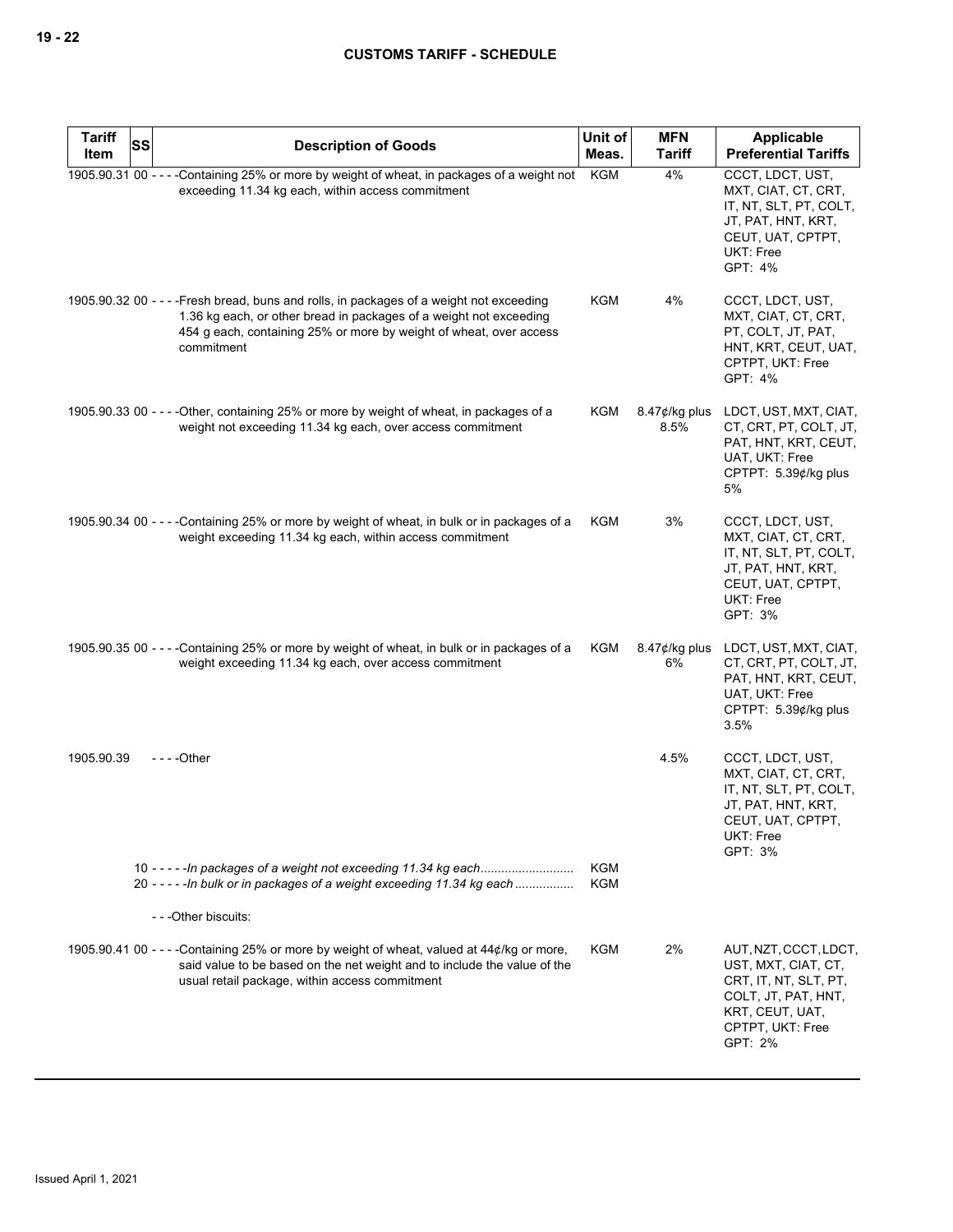| <b>Tariff</b><br>Item | SS | <b>Description of Goods</b>                                                                                                                                                                                                   | Unit of<br>Meas.  | <b>MFN</b><br><b>Tariff</b> | <b>Applicable</b><br><b>Preferential Tariffs</b>                                                                                               |
|-----------------------|----|-------------------------------------------------------------------------------------------------------------------------------------------------------------------------------------------------------------------------------|-------------------|-----------------------------|------------------------------------------------------------------------------------------------------------------------------------------------|
|                       |    | 1905.90.42 00 - - - - Other, containing 25% or more by weight of wheat, within access<br>commitment                                                                                                                           | KGM               | 2%                          | AUT, NZT, CCCT, LDCT,<br>UST, MXT, CIAT, CT,<br>CRT, IT, NT, SLT, PT,<br>COLT, JT, PAT, HNT,<br>KRT, CEUT, UAT,<br>CPTPT, UKT: Free<br>GPT: 2% |
|                       |    | 1905.90.43 00 - - - - Containing 25% or more by weight of wheat, in packages of a weight not KGM<br>exceeding 1.36 kg each, over access commitment                                                                            |                   | 2%                          | CCCT, LDCT, UST,<br>MXT, CIAT, CT, CRT,<br>PT, COLT, JT, PAT,<br>HNT, KRT, CEUT, UAT,<br>CPTPT, UKT: Free<br>GPT: 2%                           |
|                       |    | 1905.90.44 00 - - - - Other, containing 25% or more by weight of wheat, valued at 44¢/kg or<br>more, said value to be based on the net weight and to include the value<br>of the usual retail package, over access commitment | KGM               | 5.42 $¢$ /kg plus<br>4%     | LDCT, UST, MXT, CIAT,<br>CT, CRT, PT, COLT, JT,<br>PAT, HNT, KRT, CEUT,<br>UAT, UKT: Free<br>CPTPT: 3.44¢/kg plus<br>2.5%                      |
|                       |    | 1905.90.45 00 - - - - Other, containing 25% or more by weight of wheat, over access<br>commitment                                                                                                                             | KGM               | $5.42$ ¢/kg plus<br>4%      | LDCT, UST, MXT, CIAT,<br>CT, CRT, PT, COLT, JT,<br>PAT, HNT, KRT, CEUT,<br>UAT, UKT: Free<br>CPTPT: 3.44¢/kg plus<br>2.5%                      |
| 1905.90.49            |    | - - - - Other                                                                                                                                                                                                                 |                   | 3%                          | CCCT, LDCT, UST,<br>MXT, CIAT, CT, CRT,<br>IT, NT, SLT, PT, COLT,<br>JT, PAT, HNT, KRT,<br>CEUT, UAT, CPTPT,<br>UKT: Free<br>GPT: 2%           |
|                       |    |                                                                                                                                                                                                                               | <b>KGM</b><br>KGM |                             |                                                                                                                                                |
|                       |    | - - - Pizza and quiche; pastries, pies, puddings and cakes, including sweet<br>products leavened with yeast; bakery products made without flour:                                                                              |                   |                             |                                                                                                                                                |
|                       |    | 1905.90.51 00 - - - - Pizza and quiche                                                                                                                                                                                        | <b>KGM</b>        | 14.5%                       | CCCT, LDCT, UST,<br>MXT, CIAT, CT, CRT,<br>IT, NT, SLT, PT, COLT,<br>JT, PAT, HNT, KRT,<br>CEUT, UAT, CPTPT,<br>UKT: Free<br>GPT: 10%          |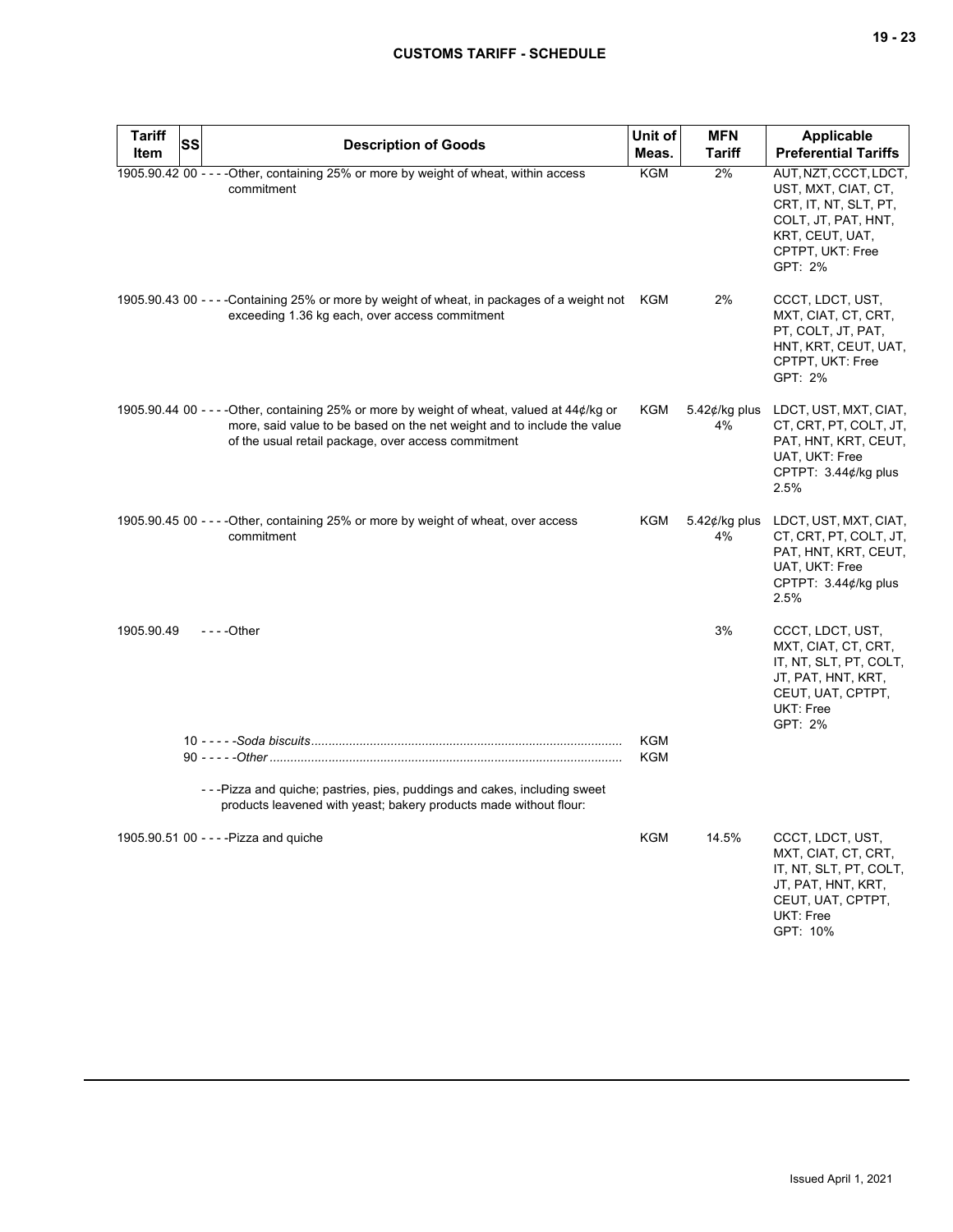| <b>Tariff</b>               | <b>SS</b> | <b>Description of Goods</b>                                                                                                                       | Unit of    | <b>MFN</b>    | <b>Applicable</b>                                                                                                                                                        |
|-----------------------------|-----------|---------------------------------------------------------------------------------------------------------------------------------------------------|------------|---------------|--------------------------------------------------------------------------------------------------------------------------------------------------------------------------|
| Item                        |           |                                                                                                                                                   | Meas.      | <b>Tariff</b> | <b>Preferential Tariffs</b>                                                                                                                                              |
| 1905.90.59                  |           | $--$ Other                                                                                                                                        |            | 9.5%          | CCCT, LDCT, UST,<br>MXT, CIAT, CT, CRT,<br>IT, NT, SLT, PT, COLT,<br>JT, PAT, HNT, KRT,<br>CEUT, UAT, CPTPT,<br><b>UKT: Free</b><br><b>AUT: 7%</b><br>NZT: 7%<br>GPT: 7% |
|                             |           |                                                                                                                                                   | <b>KGM</b> |               |                                                                                                                                                                          |
|                             |           | - - - - - Other:                                                                                                                                  | <b>KGM</b> |               |                                                                                                                                                                          |
|                             |           |                                                                                                                                                   | <b>KGM</b> |               |                                                                                                                                                                          |
|                             |           |                                                                                                                                                   | <b>KGM</b> |               |                                                                                                                                                                          |
|                             |           |                                                                                                                                                   |            |               |                                                                                                                                                                          |
|                             |           | ---Pretzels:                                                                                                                                      |            |               |                                                                                                                                                                          |
|                             |           | 1905.90.61 00 - - - - Containing 25% or more by weight of wheat, within access commitment                                                         | KGM        | 2%            | CCCT, LDCT, GPT,<br>UST, MXT, CIAT, CT,<br>CRT, IT, NT, SLT, PT,<br>COLT, JT, PAT, HNT,<br>KRT, CEUT, UAT,<br>CPTPT, UKT: Free                                           |
|                             |           | 1905.90.62 00 - - - -Containing 25% or more by weight of wheat, in packages of a weight not KGM<br>exceeding 1.36 kg each, over access commitment |            | 2%            | CCCT, LDCT, GPT,<br>UST, MXT, CIAT, CT,<br>CRT, PT, COLT, JT,<br>PAT, HNT, KRT, CEUT,<br>UAT, CPTPT,<br>UKT: Free                                                        |
|                             |           | 1905.90.63 00 - - - - Containing 25% or more by weight of wheat, in packages of a weight<br>exceeding 1.36 kg each, over access commitment        | KGM        | 4%            | 13.11¢/kg plus LDCT, UST, MXT, CIAT,<br>CT, CRT, PT, COLT, JT,<br>PAT, HNT, KRT, CEUT,<br>UAT, UKT: Free<br>CPTPT: $8.34¢$ /kg plus<br>2.5%                              |
| 1905.90.69 00 - - - - Other |           |                                                                                                                                                   | KGM        | 3%            | CCCT, LDCT, GPT,<br>UST, MXT, CIAT, CT,<br>CRT, IT, NT, SLT, PT,<br>COLT, JT, PAT, HNT,<br>KRT, CEUT, UAT,<br>CPTPT, UKT: Free                                           |
|                             |           | - - - Empty cachets of a kind suitable for pharmaceutical use, sealing wafers,<br>rice paper and cheese sticks:                                   |            |               |                                                                                                                                                                          |
| 1905.90.71                  |           | ---- In packages of a weight not exceeding 11.34 kg each                                                                                          |            | 6%            | CCCT, LDCT, UST,<br>MXT, CIAT, CT, CRT,<br>IT, NT, SLT, PT, COLT,<br>JT, PAT, HNT, KRT,<br>CEUT, UAT, CPTPT,<br>UKT: Free<br>GPT: 3%                                     |
|                             |           |                                                                                                                                                   | <b>KGM</b> |               |                                                                                                                                                                          |
|                             |           |                                                                                                                                                   | KGM        |               |                                                                                                                                                                          |